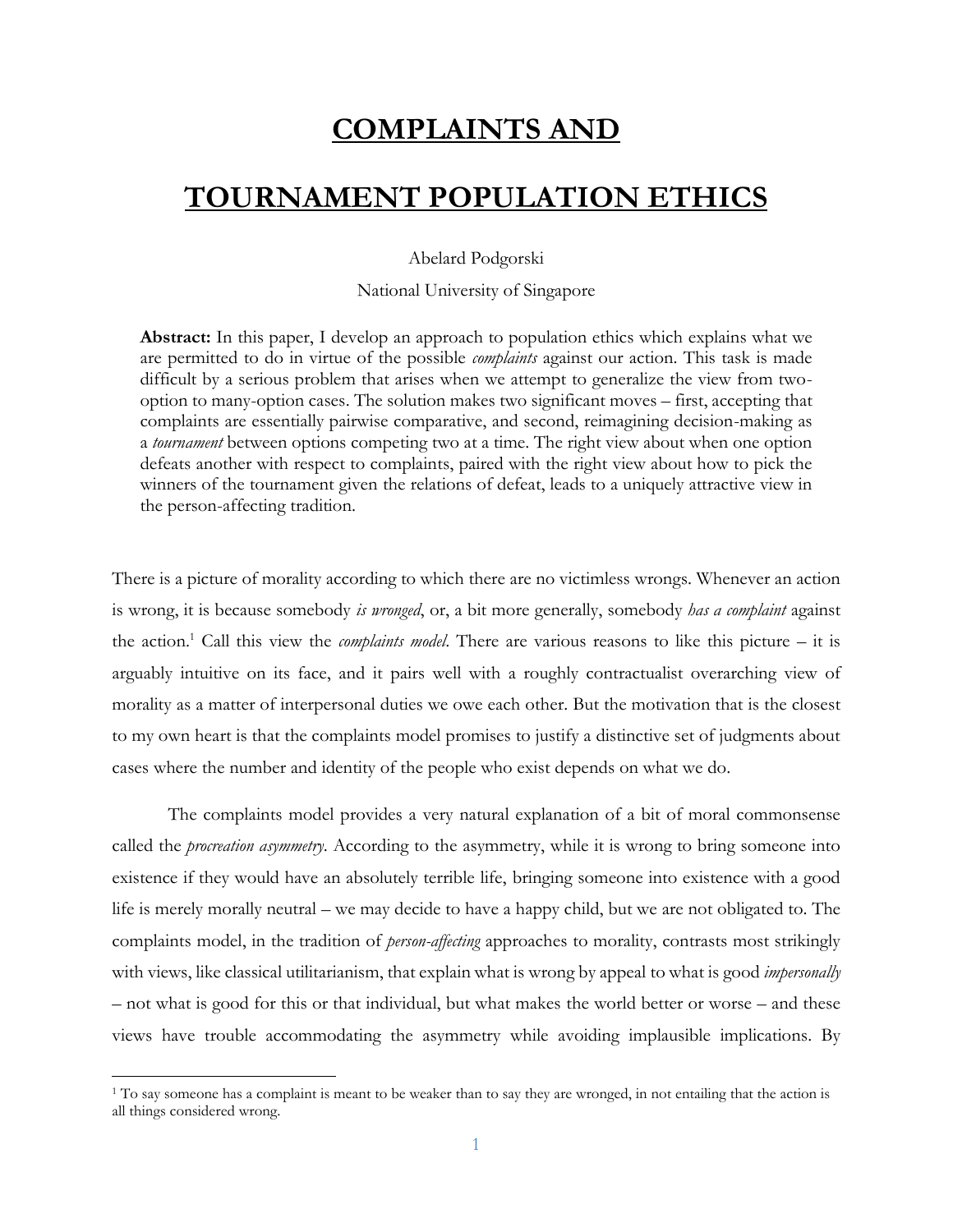contrast, the complaints model looks like it explains the procreation asymmetry quite straightforwardly, aided only by the plausible assumptions that someone who exists with a terrible life has a complaint against your deciding to create them, and that someone who never exists if you make a certain choice has no complaint against that choice.

The complaints model also inherits a number of challenges, however, from other personaffecting approaches. Some of these, including the infamous *non-identity problem*, manifest even in the simplest cases considered in population ethics. But there is a special class of problems that arise specifically in cases where an agent has three or more options. It turns out to be far from obvious how to generalize a natural treatment of two-option cases in a way that doesn't generate unacceptable consequences.

The main task of this paper is to develop the best version of the complaints model. The plan is this: In the first half of the paper, I will build, from the ground up, a very bare-bones complaintscentered view about decisions with two options which will capture our main motivations, and discuss some objections. Then, in the second half, we will look at a problem that arises when additional options are introduced which raises doubts about the possibility of generalizing the view we've developed. I'll go on to describe a solution, which makes two significant moves – first, accepting that complaints are essentially pairwise comparative, and second, reimagining decision-making as a *tournament* between options competing two at a time. Finally, I'll explain why the tournament approach is worth taking seriously even if one is inclined to reject other aspects of the view.

### **Part I: Building a View: Two-Option Cases**

I'll be understanding complaints in a semi-theoretical way. Roughly, a complaint is the sort of thing that *ceteris paribus* would generate a legitimate objection to my action on behalf of someone. The correspondence between this and our ordinary talk about "complaints" might be imperfect. Two things are worth emphasizing to preclude some potential confusions. First, on my usage, someone could have a complaint against me even if they're unable to complain in the ordinary sense because, for instance, I've killed them. Second, complaints in my sense have a *prima facie* character – someone can have a complaint even if in the end they would not be justified in objecting to my action (for instance because of the greater complaints by others against the alternatives).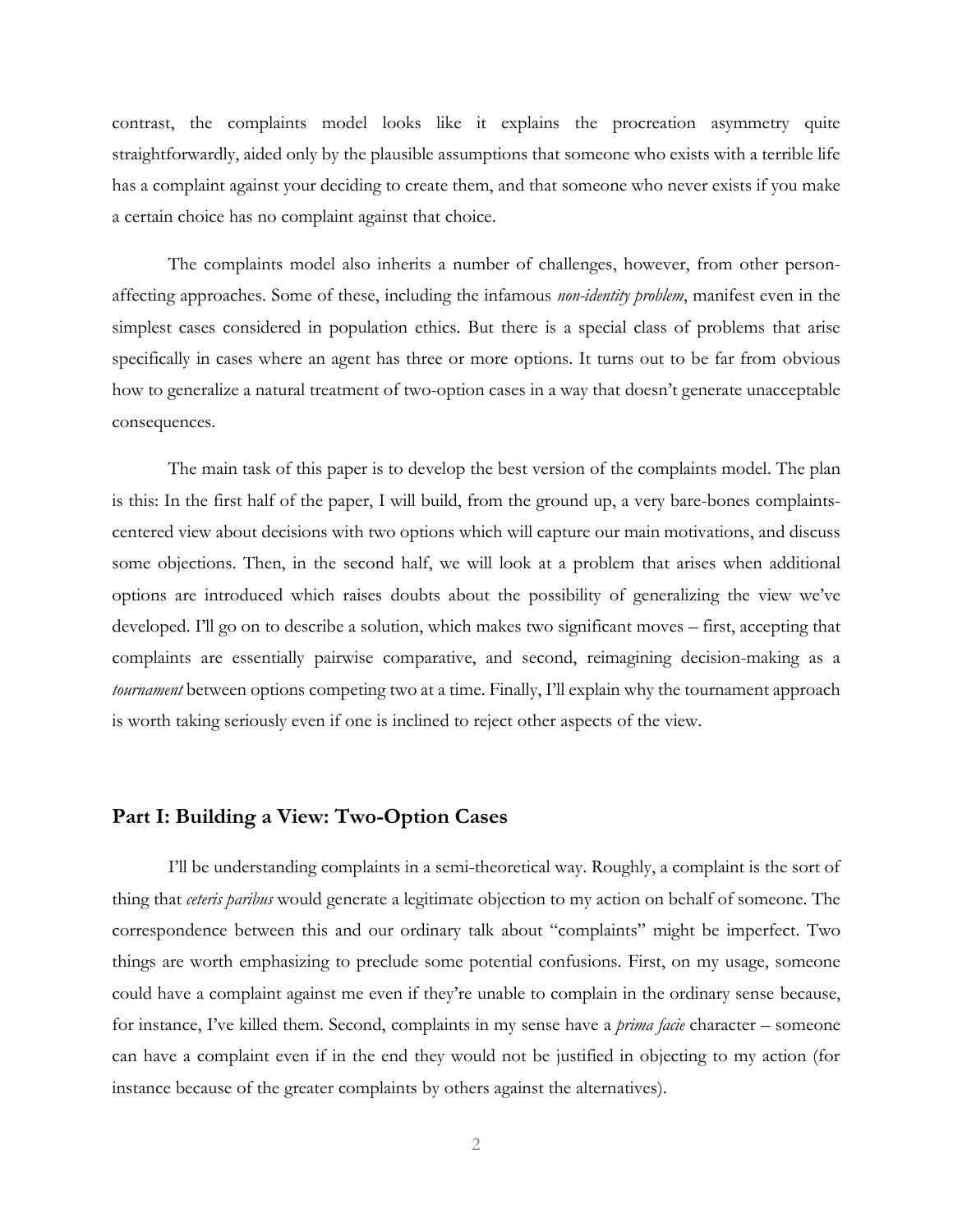Any developed version of the complaints model will have at least two parts. It needs a *theory of complaints* – an account of when individuals have complaints and of the weight of these complaints, and it needs a *deontic principle* - an account of how the facts about various individuals' complaints determine which options are morally permissible.<sup>2</sup>

I'll begin by trying to fill out such a picture, limiting the discussion, for the moment, to decisions with just two options. For clarity and simplicity, and in order to best highlight the way the complaints model comes apart from impersonal, consequentialist alternatives, I will hew as closely as possible to classical utilitarianism while capturing the population-ethical implications that motivate thinking in terms of complaints.<sup>3</sup> Ultimately, I think the best version of the complaints model will depart from utilitarianism in more ways than we will pursue here, and I will flag some of these possible departures as they arise.

In trying to keep close company with utilitarians, I will focus only on what we can call *welfare complaints* - complaints that derive entirely from facts about the existence and welfare of agents given each of our actions. I will also assume that we can represent welfare numerically, and that we can make sense of the boundary at which lives go from being good for their bearer to being bad for their bearer, the latter being represented as having negative welfare. A complete picture of morality can, and probably should, acknowledge non-welfarist complaints, and some of these may have implications for population ethics – I will mention a couple when we discuss the non-identity problem later. But I will try to show how a complaints-style view can get desirable results even while limiting itself to the resources shared by its impersonal welfarist competitors.

Classical utilitarianism is a maximizing view. Accordingly, we'll start by making our version of the complaints model a minimizing view. Let's begin with a very simple deontic principle:

*Minimize Aggregate Complaints*: An option X is permissible iff the total strength of complaints against X is no greater than the strength of complaints against any other option.

*Minimize Aggregate Complaints* is not the only candidate worth considering – some antiaggregationists, for instance, might hold that we should minimize the strongest individual complaint

<sup>2</sup> I will be setting aside questions about uncertainty and risk, which raise additional complications beyond the scope of this paper. For our purposes the relevant kind of permissibility will be "objective" – that is, permissibility in light of all the facts.

<sup>3</sup> In this way, our approach is similar to what Melinda Roberts (2003) does in developing her "person-based consequentialism".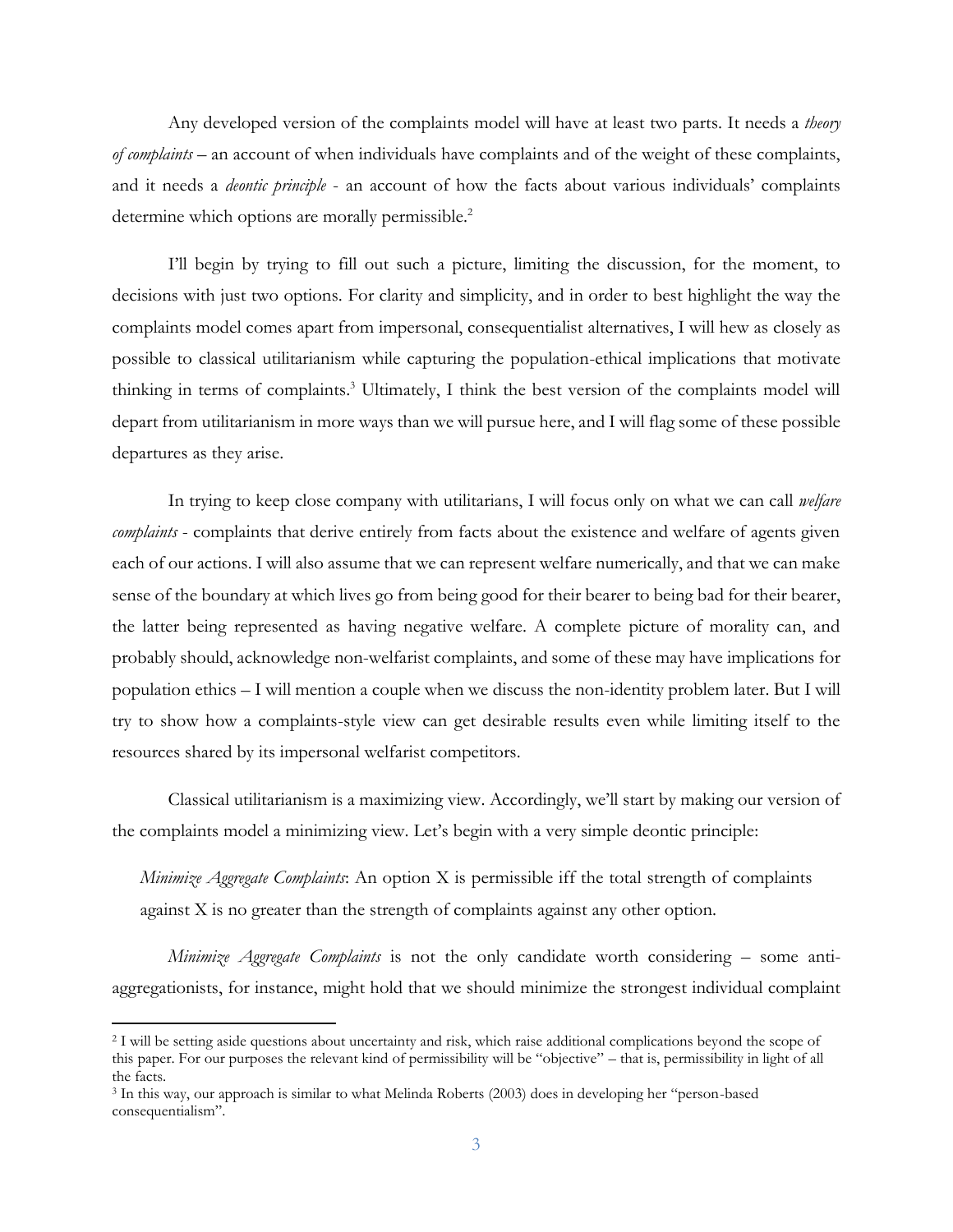instead.<sup>4</sup> I will later propose an amendment of my own. But assuming some deontic view like this will allow us to derive practical implications of different theories of complaints and help us choose between them.

#### **A Theory of Complaints**

Suppose, then, that an agent faces a choice between two options, X and Y, which would bring about outcomes  $W_X$  and  $W_Y$ , respectively. And suppose we know the facts about which agents exist in  $W_X$  and  $W_Y$ , and each of their welfares – all of the facts that, given our constraints, determine who has complaints and how strong these complaints are. Let A be some possible person who lives in either  $W_X$  or  $W_Y$ . When does A have a complaint?

We can begin with the easy case – one where A exists in both  $W_X$  and  $W_Y$ . The most natural view here is straightforward:

*Common Existence Complaints*: If X and Y are our only two options, and A exists in both  $W_x$  and  $W<sub>Y</sub>$ , then A has a complaint against X iff A is worse off in  $W<sub>X</sub>$  than  $W<sub>Y</sub>$ , and the strength of this complaint is the difference between their welfare in  $W_X$  and  $W_Y$ .

Again, this is not the only view one might have – most notably, prioritarians might hold that the strength of someone's complaint is magnified by their absolute welfare, such that someone who would be worse off by a given amount has a stronger complaint if they are already poorly off. But the debate over fixed-population moral questions like this will largely be orthogonal to the issues that concern us in this paper.

It is easy to see that in cases where everyone who exists will exist no matter what we do, *Common Existence Complaints* paired with *Minimize Aggregate Complaints* gives identical recommendations as classical utilitarianism, which tells us to maximize total welfare. So the interesting work will be done by what we say about complaints when the identities of the people who exist in each option do not completely overlap.

<sup>4</sup> See Horton (2017) and (2018) for a discussion of and arguments against several such anti-aggregative views.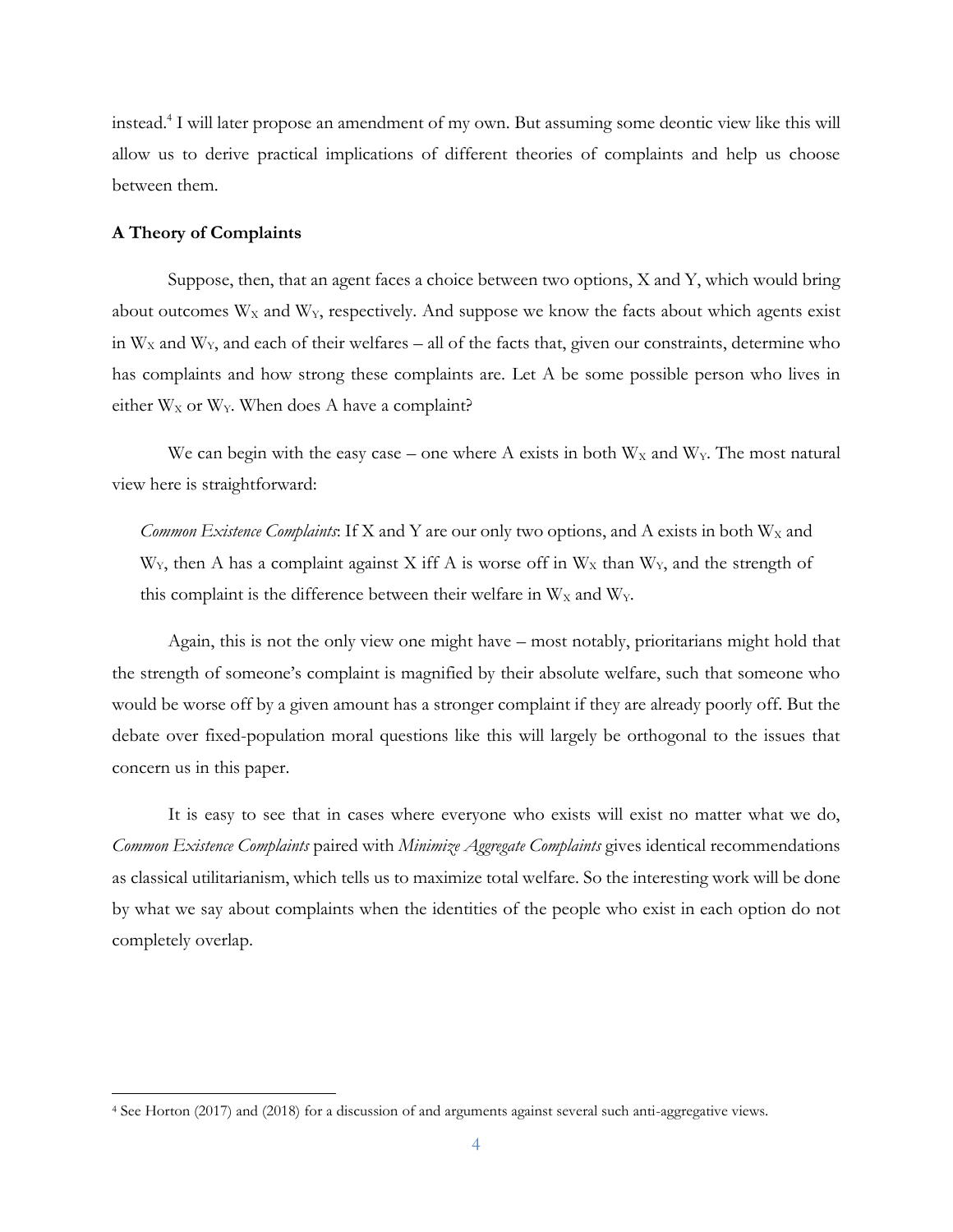#### **Neutrality and the Asymmetry**

This is a good time to get some of our main desiderata on the table. Suppose that everyone who exists will be equally well off no matter what we do, and that we have the option of creating a new person. Classical (totalist) utilitarianism will imply that we must create the person if, and only if, their welfare would be positive.

However, many people have the intuition that we are not obligated to create new people in this sort of case, even if their life would be quite good. It is especially intuitive that we are not obligated to make significant *cuts* to existing people's welfare merely to create new people, even when this might raise the total. The interests of these merely hypothetical people do not have the same kind of claim on us, the thought goes, as those of people who exist. Or as Jan Narveson puts it, we have reasons to make people happy, but not to make happy people. (1978) This is sometimes called the intuition of *neutrality:*

*Neutrality*: *Ceteris paribus,* bringing someone into existence with a good life is *morally neutral* – neither obligatory nor wrong. 5

Bringing someone into existence with a life that is truly terrible, however – filled, for example, with nothing but pain – does *not* seem morally neutral. It is wrong, in the absence of sufficiently strong countervailing reasons. That is, we have reasons both to avoid making people sad, and to avoid making sad people. Folding these thoughts together, we get what is sometimes called the *procreation asymmetry:*

*The Procreation Asymmetry: Ceteris paribus*, bringing someone into existence with a good life is morally neutral, and bringing someone into existence with a bad life is morally wrong.

Not everybody shares these intuitions, but they are taken seriously even by many who ultimately reject them (Broome 2004, McMahan 2013), and a view which could capture them would have something significant going for it.

We have already noted that classical utilitarianism is inconsistent with neutrality, and by extension, the asymmetry. But it is quite difficult in general to give an explanation of the asymmetry in terms of what makes the world impersonally better or worse, while avoiding implications that are

<sup>5</sup> People sometimes characterize the intuition of neutrality in other ways – for instance, in terms of the effect of additional people on the impersonal value of the world. I think the deontic formulation here is less controversial, and allows us to remain neutral about *why* bringing new people into existence is not obligatory.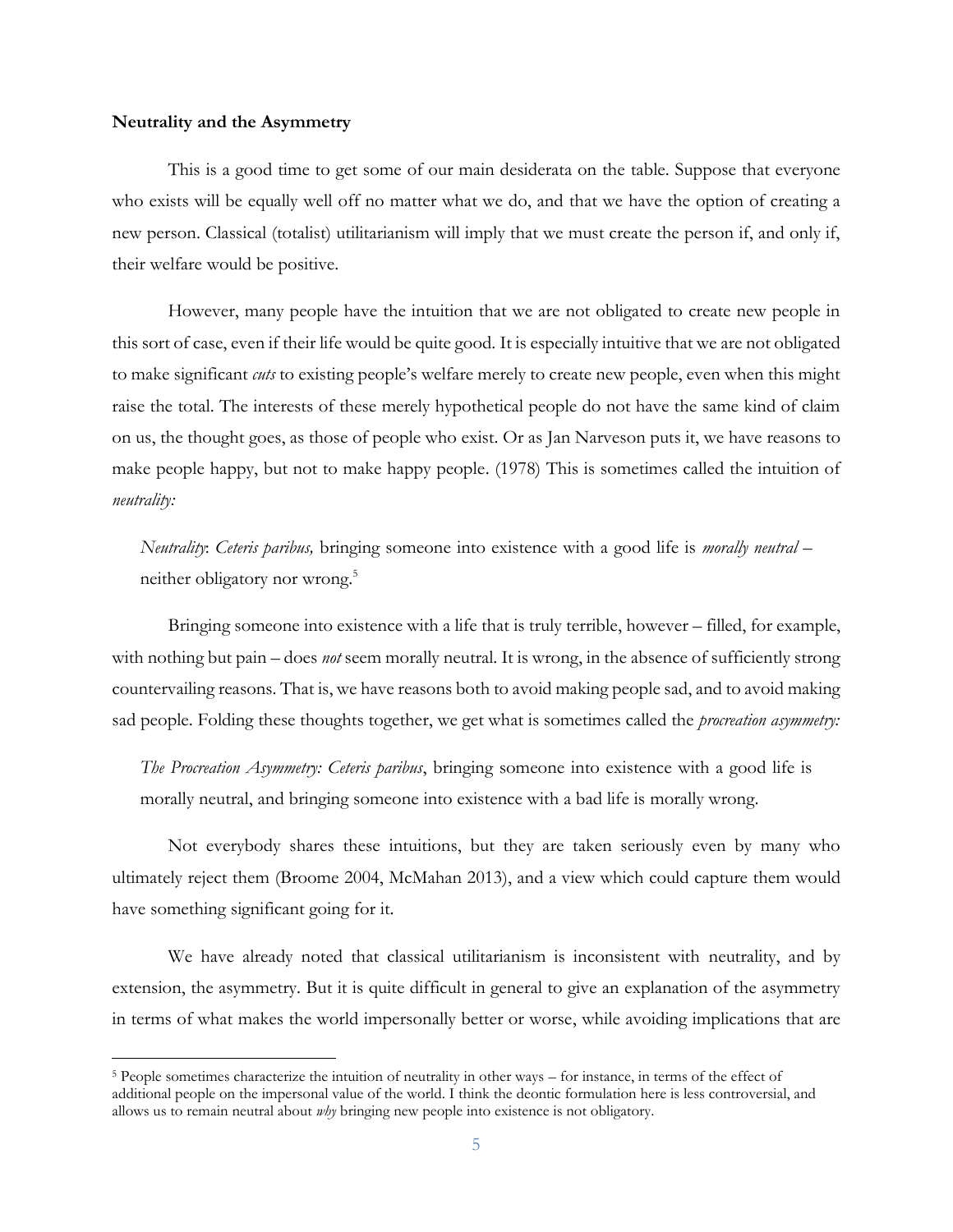much more counterintuitive than denying the asymmetry outright. Nearby alternatives like average utilitarianism all deny the neutrality of additional happy lives.

What kind of impersonal view could give us that result? One could claim that even the best lives are at best neutral for their bearer, so that welfare never goes above zero (for instance, by claiming that welfare is determined only by amount of suffering). But this threatens an extreme anti-natalism, and is surely more implausible than rejecting the asymmetry. Alternatively, one could maintain a normal view of welfare and claim that nevertheless only the negative lives matter for the value of the world (for instance, by claiming that a world is better just in case it has less suffering-in-overall-badlives). But then we run into the unwanted implication that the distribution of well-being in lives is morally irrelevant provided the lives are overall good, since two worlds including some good lives are each no better or worse than a world without those lives. One could deny that the value of worlds is explained by welfare at all, but then we lose our explanation for the wrongness of ordinary harm, not to mention of bringing into existence a person with a miserable life.

This is not an exhaustive inventory of the options available to an impersonal theory. But it is very difficult to explain the asymmetry in impersonal terms without embracing an implausible view about welfare or an implausible view about the relation between welfare and the value of the world. The best strategy for the impersonalist, I think, is simply to bite the bullet and find some way to cast doubt on the intuitions behind the asymmetry. And this opens the door for a different kind of view to step in and claim territory. Because the complaints model does not need to appeal to a ranking of worlds in terms of betterness, we do not face the same obstacles as impersonal views, and that gives us an opportunity to make good on what has proven a troublesome implication to capture.

#### **Contingent People**

With that in mind, it becomes clearer what our view should say in two-option cases where the existence of some people is contingent on our action. One of the nice things about the complaints view is that it is very easy to explain the intuition of neutrality and the asymmetry. All we need is the following two, independently plausible claims about complaints:

*No Ghostly Complaints*: If A does not exist in  $W_x$ , then A has no complaint against X.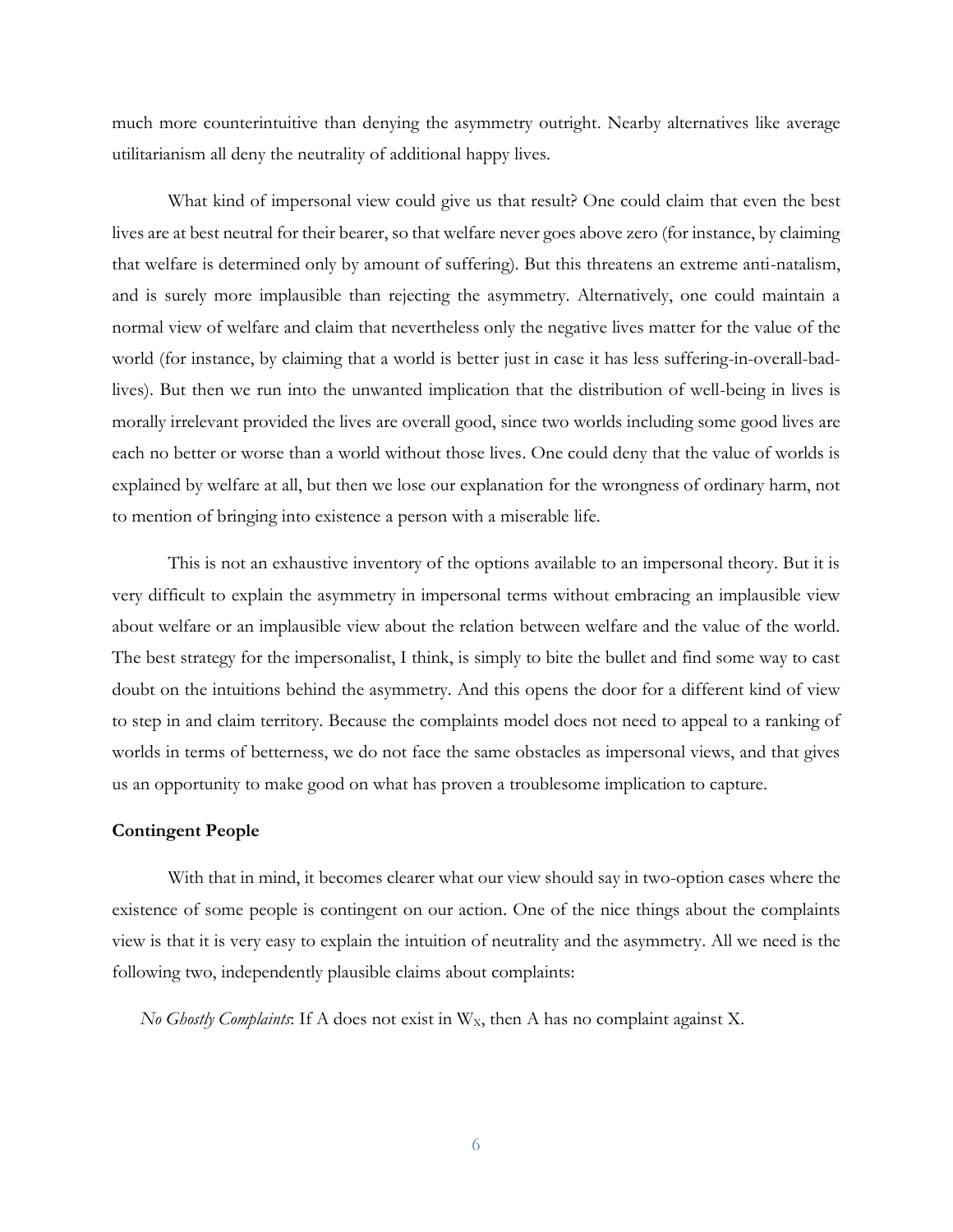*Existential Harm Complaints*: If A exists only in  $W<sub>x</sub>$ , then A has a complaint against X iff A's welfare is negative in  $W<sub>x</sub>$ , and the strength of their complaint is the magnitude of their negative welfare.

Because there are no ghostly complaints, there will be nothing to be said against failing to bring into existence a person with a good life, all else equal. Bringing someone into existence whose life is worse than nothing, on the other hand, produces an existential harm complaint. This gives us the asymmetry.<sup>6</sup>

At this point, we have a complete story about two-option decisions. *Common Existence Complaints* tells us what complaints a person has when they exist in both alternatives, and *No Ghostly Complaints* and *Existential Harm Complaints* tell us what complaints they have when they exist in only one. Finally, *Minimize Aggregate Complaints* tells us how to translate the facts about these complaints into the permissibility of the options. Our view behaves just like utilitarianism in cases where people's existence is not at stake, and unlike utilitarianism when their existence is at stake, in precisely the right way to respect neutrality and the asymmetry. We can call this view the *Simple Complaints View* (SCV).

SCV faces some worries. I'll start by considering some objections to the way it treats twooption cases. Then, we will look at what I think is a more troubling puzzle – the question of how to generalize it to cases with more options.

#### **The Non-Identity Problem**

By far the most familiar objection to views like the one we've developed is the *non-identity problem*. In short, our view permits us to create worse-off people instead of different, better-off people, provided they all have lives worth living. In the interests of precluding, or perhaps hastening, the reader's disappointment, I will not have much to say about this objection. But it is worth understanding because it represents an important choice point in population ethics.

In his famous discussion in *Reasons and Persons*, Derek Parfit describes the following sort of case. Imagine a prospective mother (call her Mary) has a choice between conceiving a child now, which will lead to the birth of a child (call her Mariette) with a medical condition, who will go on to have a

<sup>6</sup> It is worth noting that by accepting *Existential Harm Complaints* we are not committed to the idea that negative lives are worse for their bearer than nonexistence, which some hold is incoherent. These complaints may grounded, for instance, in the fact that these lives are *noncomparatively* bad (See McMahan 2013).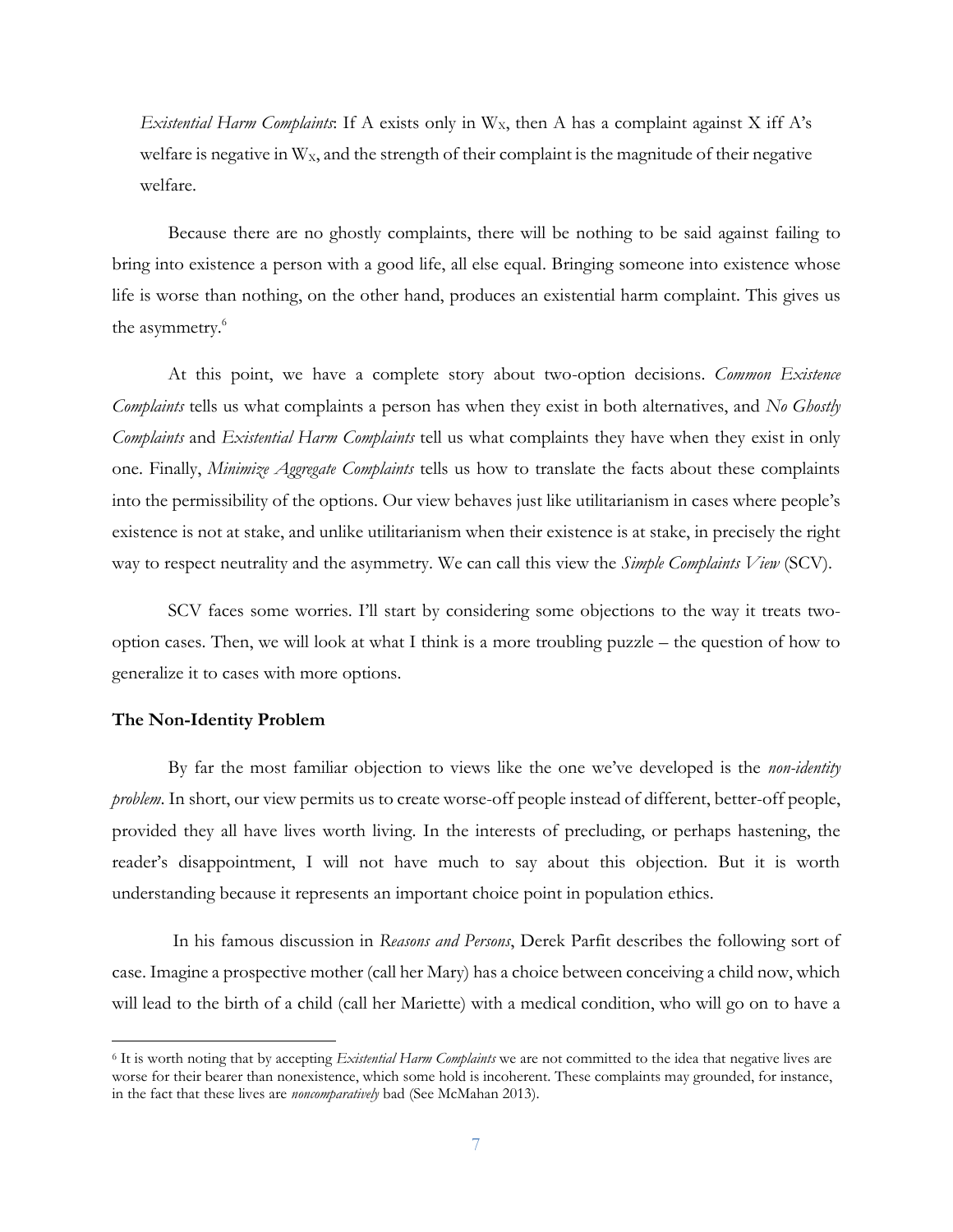mediocre life, or conceiving a child later, which will lead to the birth of a different, healthy child (call him Harry) who will go on to have a very good life. We can represent the case as follows:

|                       | Mariette | Harry |
|-----------------------|----------|-------|
|                       |          |       |
| <b>Conceive Now</b>   |          |       |
|                       |          |       |
| <b>Conceive Later</b> |          |       |
|                       |          |       |

Many people, including Parfit, have the intuition that it would be wrong for Mary to conceive now. But SCV implies that it is permissible. After all, nobody has a complaint if Mary conceives now – Mariette is as well off as she could be, and ghosts like Harry don't get complaints.

Much ink has been spilled over this problem – about whether it really is an unacceptable consequence, and about whether a view like ours could make sense of it. My own take is that we ought ultimately to bite the bullet on the non-identity problem, for the sorts of reasons discussed in David Boonin's book-length treatment (2014), as well as by Heyd (2009) and Roberts (1998). One of the lessons of the last few decades of work in population ethics is that every conceivable view will have some counterintuitive consequences,<sup>7</sup> and I think the non-identity problem is the least bad of the bunch.

Still, if one finds this unpalatable, there are other options which won't force us to abandon thinking in terms of complaints. For example, we might try to look for possible non-welfarist complaints that Mariette might have. In the spirit of Harman (2004), this might be a complaint against being brought into existence in an absolutely harmed state. In the spirit of Shiffrin (2012), it might be a complaint against being forced to suffer the predicaments of her life without her consent.

<sup>7</sup> See for instance, the impossibility results shown by Arrhenius (2000) and the discussion in Greaves (2017).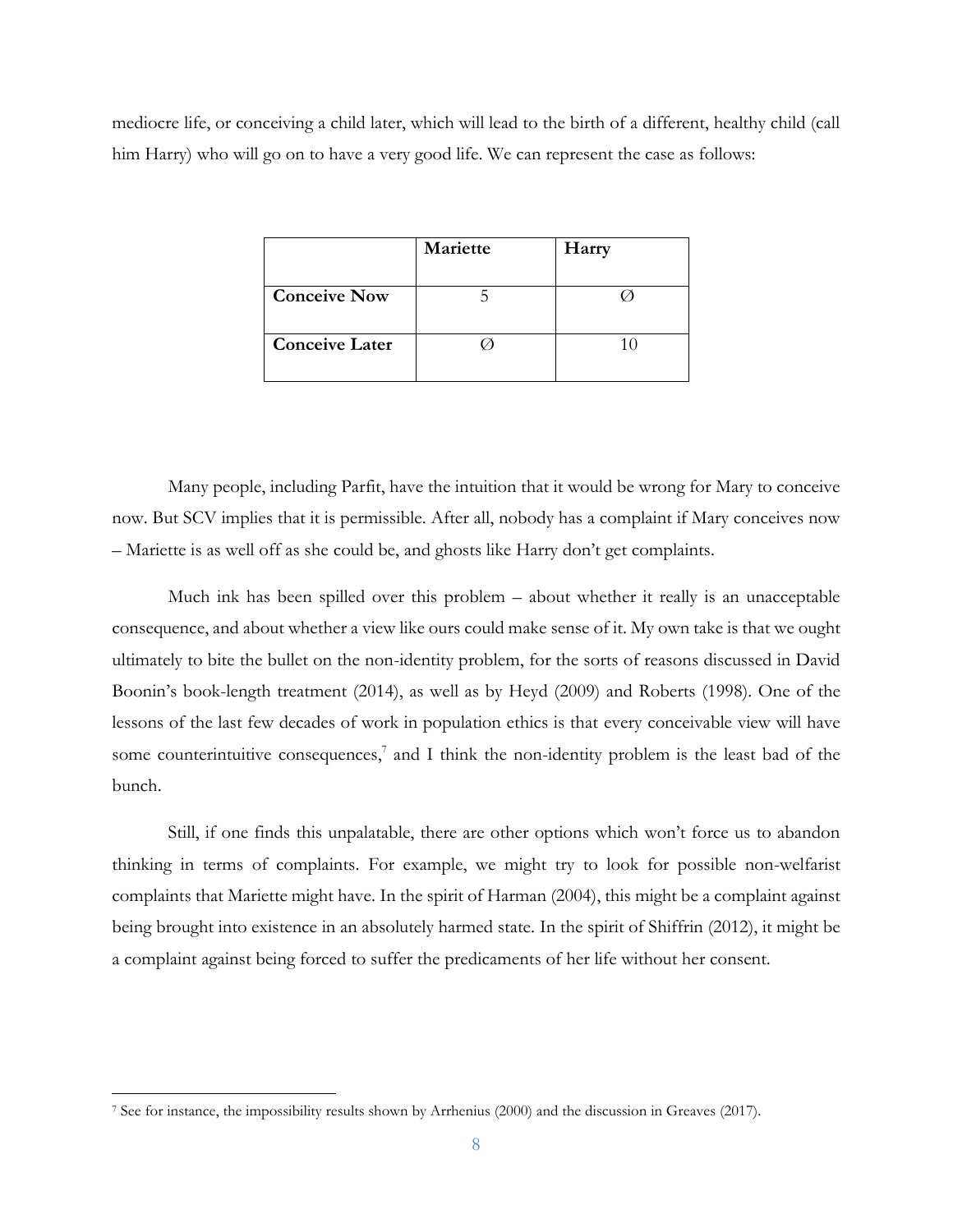These other options would require us to complicate our view significantly, so I will not build those suggestions in. But in case the reader is more concerned about the non-identity problem than I am, it is worth remembering they are available.

#### **Tyrannical Complaints and Answers**

But there is another problem, raised by Joe Horton (2021) which is not well appreciated. Unlike the non-identity problem, which suggests that views like SCV are too permissive, the challenge here is that they are not permissive enough.

Suppose we face the following choice: We can bring Amy into existence with a happy life, or we can bring Amy into existence with a very slightly less happy life, and also bring Bobby into existence with a fantastic life.

|                  | Amy  | <b>Bobby</b> |
|------------------|------|--------------|
|                  |      |              |
| No Bobby         |      |              |
| <b>Yes Bobby</b> | 4.99 | 10           |

SCV tells us that we must choose No Bobby, since nobody has a complaint against it, and Amy has a (small) complaint against Yes Bobby. But intuitively, this is the wrong result. Assuming we've made our peace with the non-identity problem, it is plausible that No Bobby is permissible – everyone who exists is as happy as they could be, after all. But Yes Bobby *also* seems permissible. If the reader is not convinced, consider that Amy's tiny complaint would, if SCV is correct, morally prohibit the creation of any number of other future people, at any level of welfare one can imagine. Horton calls this the problem of *tyrannical complaints*.

As I see it, the problem this reveals for SCV is that SCV gives complaints *too much veto power* over the creation of new people. This manifests not just with common-existence complaints but also with existential harm complaints. For example: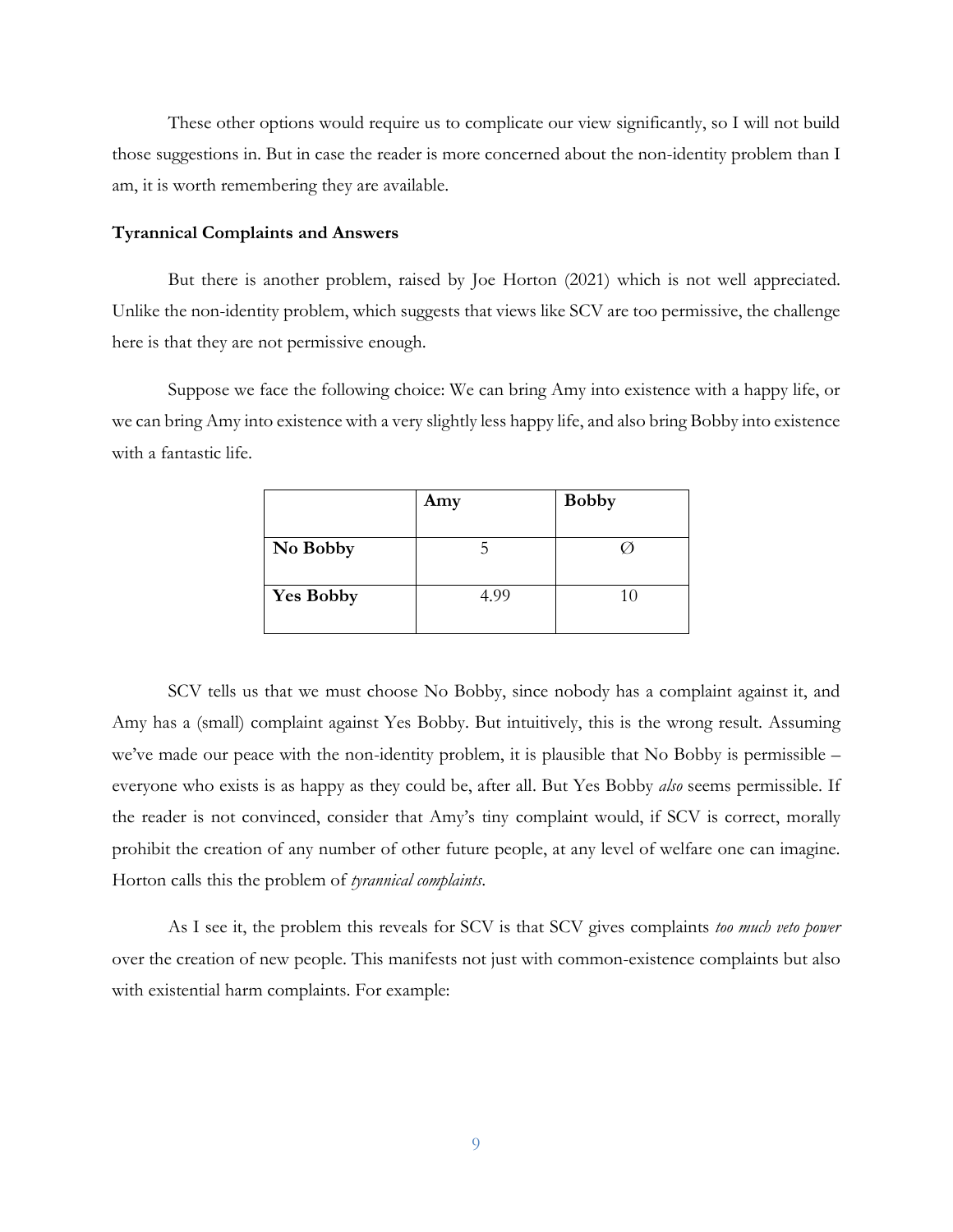|                  | <b>Dolores</b> | <b>Bobby</b> |
|------------------|----------------|--------------|
|                  |                |              |
| No Bobby         |                |              |
|                  |                |              |
| <b>Yes Bobby</b> | $-.01$         | 10           |
|                  |                |              |

Like Amy, Dolores has a tiny complaint against Yes Bobby. And there is no complaint against No Bobby. But as before, I think Yes Bobby should be permissible. Again, consider the extreme version of this kind of case. Suppose I can create an entire planet of beings, all of whom will be gloriously happy except for one person who will have a life very slightly not worth living. It does not seem that I must avoid creating this world. In some way, the gratitude of all the new lives should drown out the sole complaint.

One might think that this is unavoidable, given our commitment to the idea that creating new people is morally neutral. But I think there is a big difference between the force of the thought that the hypothetical well-being of purely contingent people doesn't *force* us to create them over others' complaints, and the thought that their well-being doesn't *allow* us to create them over others' complaints. It is the *obligatoriness,* not the *permissibility,* of the creation of new people in such circumstances that is particularly objectionable in standard impersonal views.

So I propose the following thought: if we do something which fails to bring into existence a contingent person, they don't get to reach out from another world and complain. But if we do something which does bring them into existence, we can use their gratitude to *answer* the complaints of others. An *existential* benefit to someone can be put on a balance against harms to others, much like ordinary benefits. The only difference is that the deprivation of an existential benefit has no victim, and so generates no complaint itself.

One can imagine the resulting view like this: at the end of time, we are all put on trial for the harms we have done, and each person who has a complaint against the way we treated them will testify against us. We can defend ourselves against the accusations either by showing that someone else would have had a complaint if we had chosen otherwise, or by calling those we have benefited by existence to testify on our behalf. If we can defend ourselves in this way against the full weight of the complaints leveled against us, we are in the moral clear.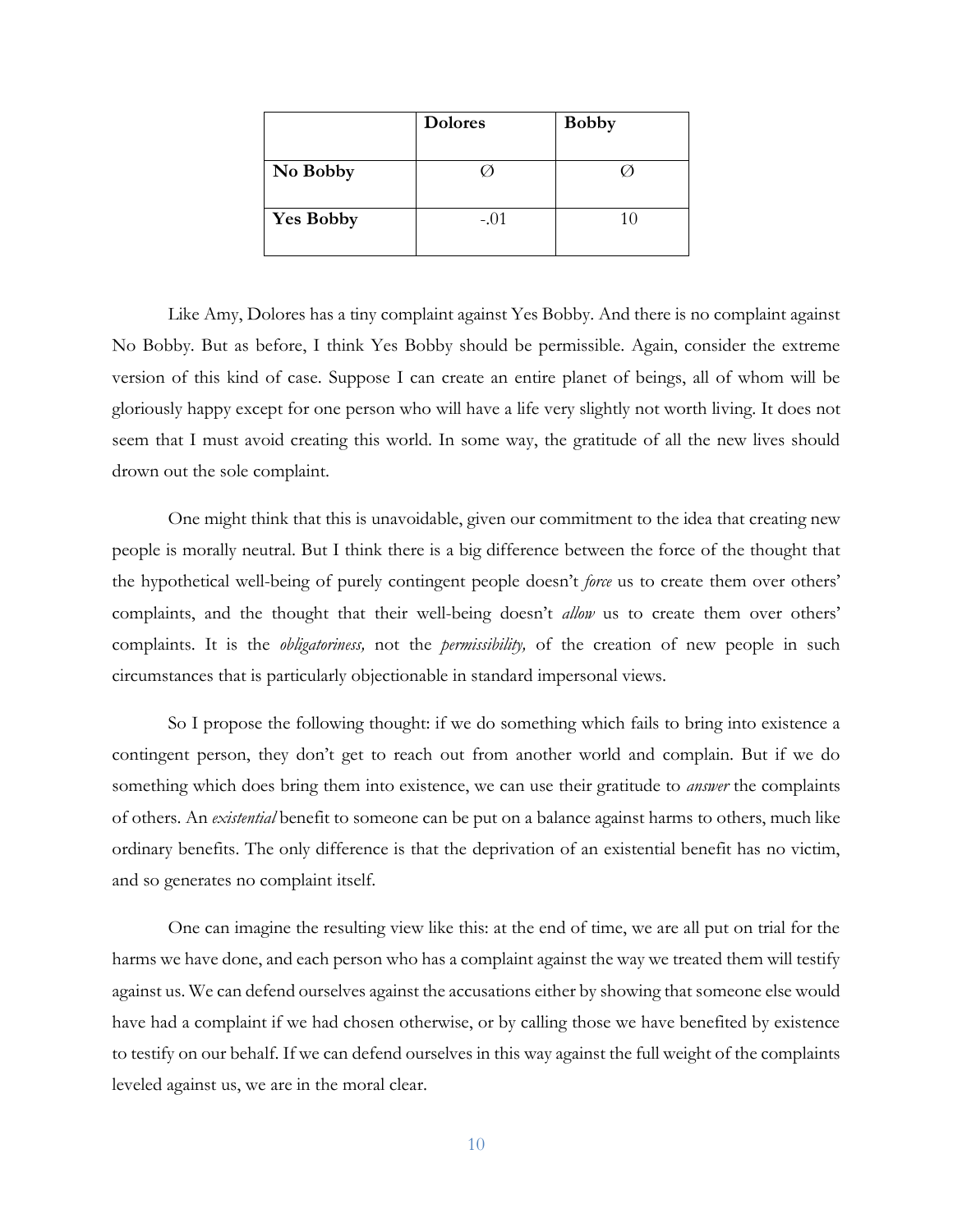To be more precise, we will introduce into SCV the idea of an *answer* according the following principle:

*Existential Benefit Answers*: If A exists only in W<sub>x</sub>, then A generates an answer to complaints against X iff their welfare in  $W_X$  is positive, and the strength of this answer is the magnitude of their welfare.

Then we modify our deontic principle *Minimize Aggregate Complaints* to the following:

*Minimize Aggregate Unanswered Complaints*: An option X is permissible iff the total unanswered strength of complaints against X is no greater than the unanswered strength of complaints against any other option. The unanswered strength of complaints against an option is given by the strength of complaints against that option minus the strength of answers to those complaints (to a minimum of zero).<sup>8</sup>

The conjunction of *Minimize Aggregate Unanswered Complaints*, *Common Existence Complaints, Existential Harm Complaints,* and *Existential Benefit Answers* I will call the *Unanswered Complaints View*   $(UCV).<sup>9</sup>$ 

UCV has some potential weaknesses relative to SCV. For one, the new normative dimension it introduces makes the view more complex.<sup>10</sup> Secondly, some hold that it is desirable for a theory to *absolutely prioritize* existing or noncontingent people when distributing benefits, and so will take some of the implications I've been criticizing as a feature rather than a bug.

In addition, there is a concern that as a response to the problem of tyrannical complaints, UCV has erred too far on the side of permissibility. Consider the following case, which I owe to Jacob Ross:

<sup>8</sup> One could have a more complicated view about how existential benefits can answer complaints. For example, one might think that the magnitude of an existential benefit must be quite a bit larger than a harm in order to adequately answer the complaint that harm provides.

<sup>9</sup> An equivalent formulation of the view (which loses the explanatory structure in terms of complaints) is the following: UCV: Let S(X) be the set of people who will exist if you do X. Add up the welfare of the members of S(X) in  $W_x$ , and in  $W_Y$  – this tells us how good  $\bar{X}$  and  $Y$ , respectively, are for S(X). It is permissible to do  $X$  iff:

a) X is at least as good as Y for S(X), or

b) X is worse than Y for  $S(X)$  by no greater degree than Y is worse than X for  $S(Y)$ .

<sup>10</sup> One might mitigate this worry by conceptualizing answers as just another kind of complaint – a complaint by happy people against worlds in which they don't exist. The limited role of these complaints is then explained by the fact that this kind of complaint can only be raised if it has already been respected.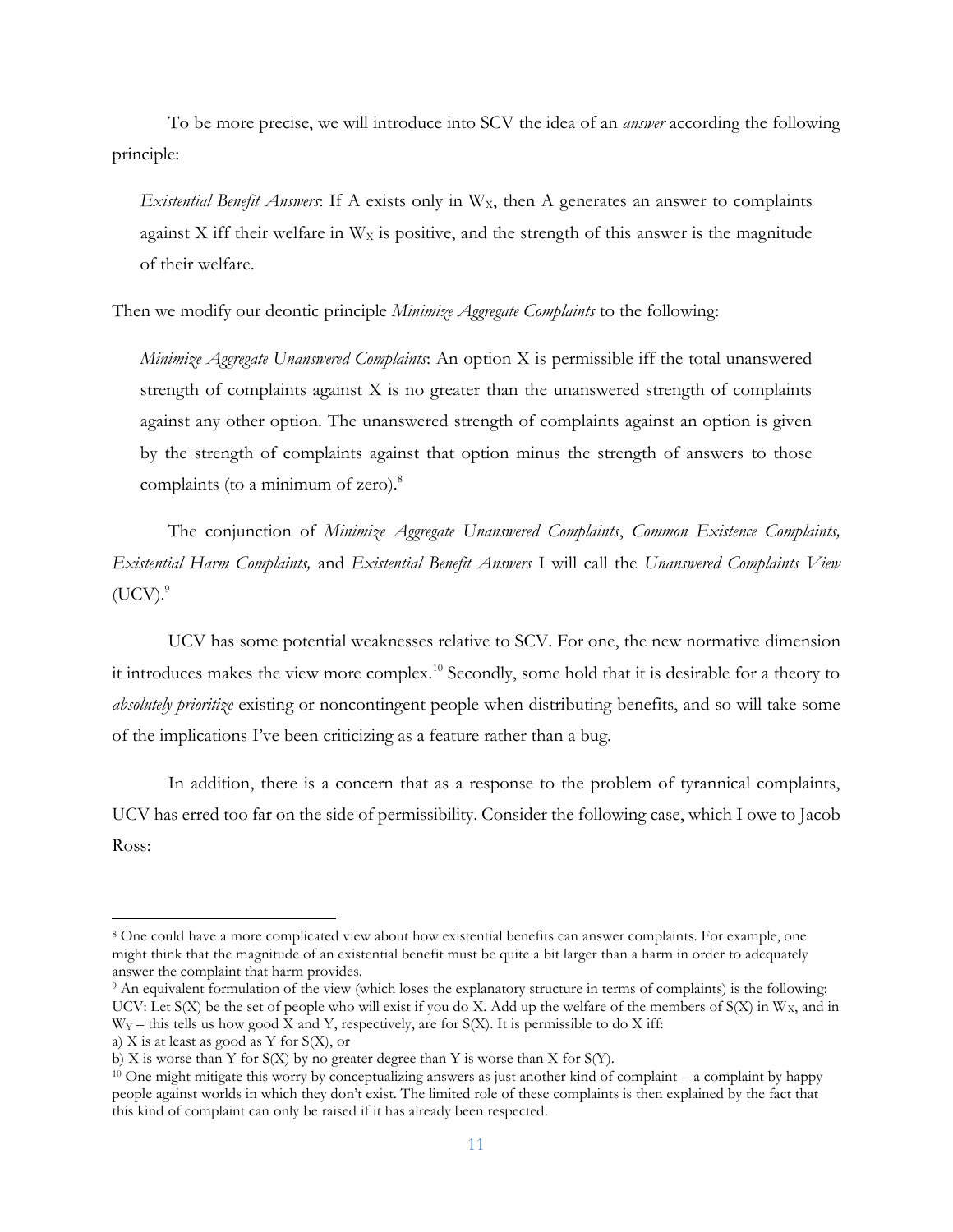|                        | Alvin | Simon | Theodore |
|------------------------|-------|-------|----------|
|                        |       |       |          |
| <b>Create Simon</b>    |       |       |          |
|                        |       |       |          |
| <b>Create Theodore</b> |       |       |          |
|                        |       |       |          |

UCV entails that either option is permissible in this case. Alvin has a complaint against creating Theodore, but Theodore has an answer which matches the complaint. But this is liable to strike many as implausible. Creating Simon is impersonally better, of course. But more to the point, creating Simon might seem like it should be better *even* from a complaints standpoint. After all, creating Simon leads to fewer complaints (since Alvin is better-off), and even more available answers (since Simon would have a better life than Theodore). The existential benefit to Theodore, the thought goes, shouldn't be able to answer Alvin's complaint, when the possibility of creating the even better-off Simon is on the table.

This worry becomes especially sharp when paired with the observation that answers are quite easy to come by. It is plausible that due to the sensitivity of personal identity to the conditions of conception, almost all of our actions will, by the propagation of small changes, have significant effects on the identity of people in the distant future. If this is true, then many future people will owe their existence to our choice, resulting in a huge weight of available answers to complaints no matter what we do.<sup>11</sup>

There is a relatively simple revision we could make to UCV to avoid this problem. We could say that only *net* answers – that is, those that remain after we subtract the weight of answers favoring the alternative – are available to weigh against complaints. Since there are no *net* answers left over on the side of creating Theodore, Alvin's complaint would stand. And when each of our options would lead to the existence of a similar number of people in the distant future, the answers provided by those lives would on balance cancel out.

<sup>&</sup>lt;sup>11</sup> I owe this worry to Joe Horton.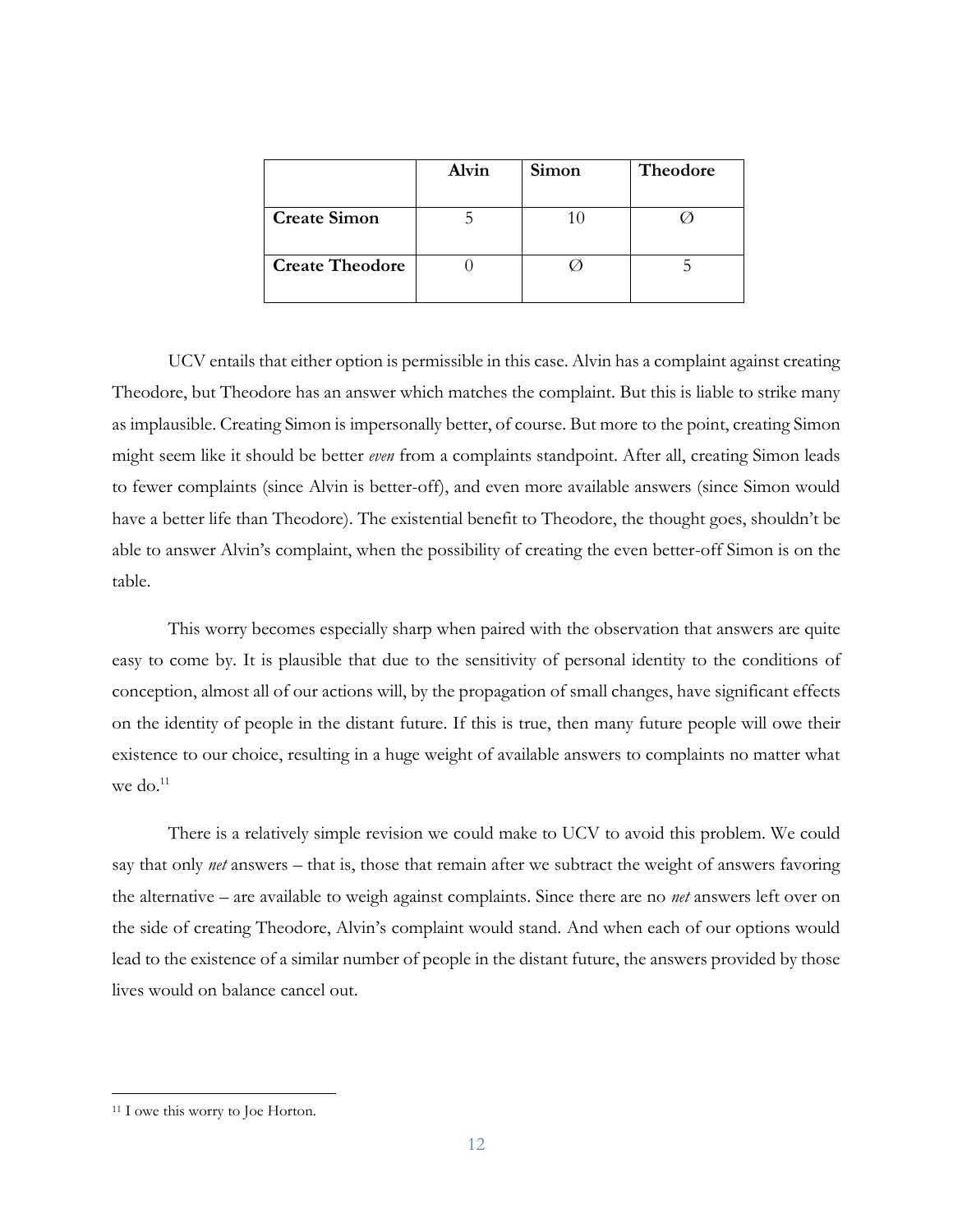For my part, I am not convinced that this move is necessary. Within the complaints model, I find it helpful to think in terms of interpersonal justification. I imagine Alvin confronting me after I have created Theodore, on the grounds that I have made him worse-off than he would otherwise have been. Given what we've said about answers, Theodore can step in on my behalf and point out that if I had done otherwise, he would not have existed, and his life is good. The key question, then, is whether Theodore's defense can be undermined by pointing to the merely possible existence of Simon, who, *if* he existed, would also have a good life. If this is legitimate, then the net answers revision makes sense. But I think it is not clear that Simon's hypothetical gratitude can be invoked in this way. It seems to me sufficient to justify my action by reference to the interests of the people who exist, given that I've done it.

While I favor UCV, and will be taking it as our answer in two-option cases, most of the rest of this paper works equally well as a development of SCV, UCV, or its revision. I think something in this family is the most plausible treatment of such cases – more plausible than impersonal views, and more plausible than other person-affecting views that have been proposed. Whichever view of complaints we like, however, we do not yet have a complete theory. And we are about to hit a snag.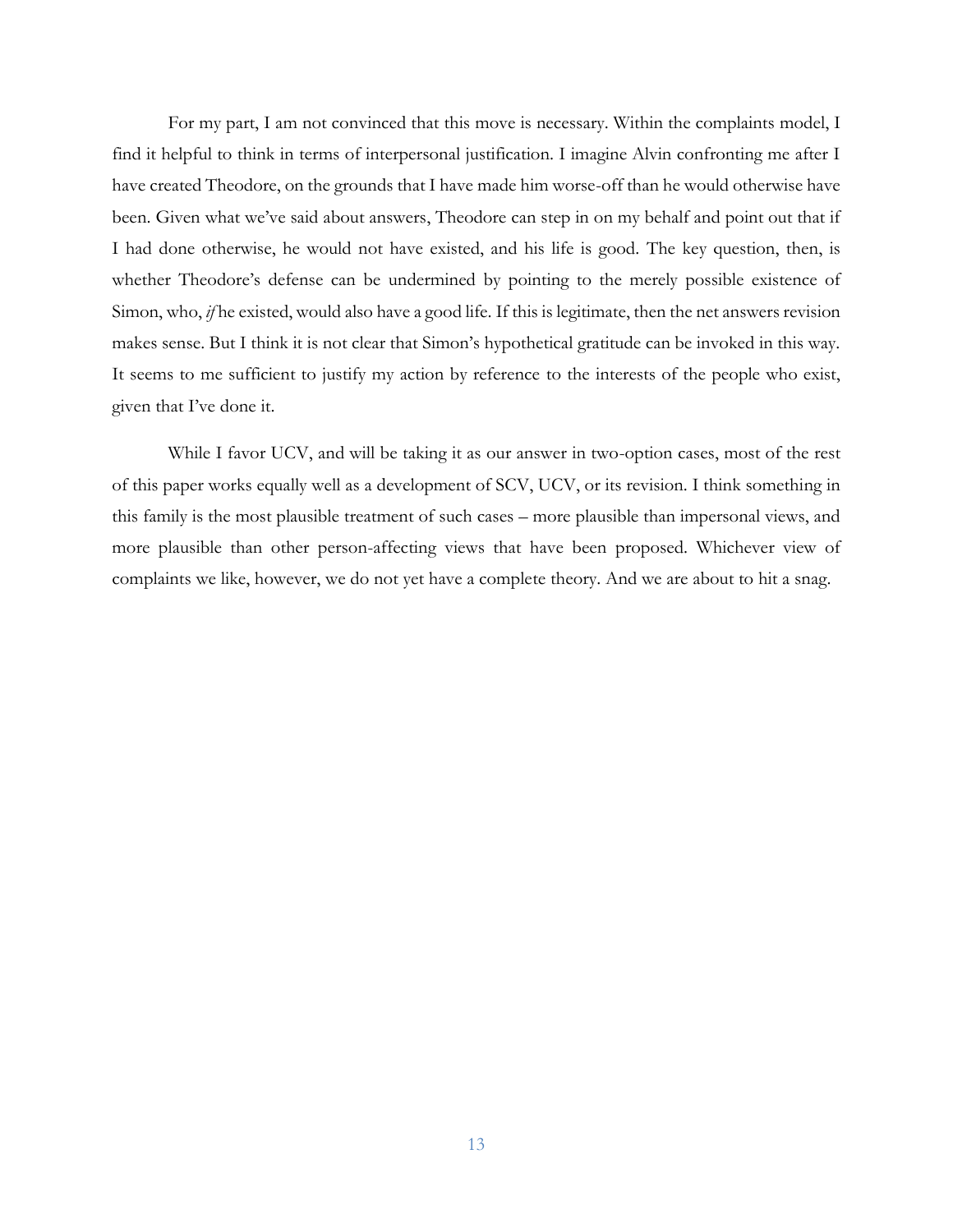### **Part II: Many Options**

UCV and its siblings work only as views about two-option cases because they don't provide a way to determine complaints from people who exist in at least two alternatives, when there are more than just two. *Common Existence Complaints,* recall, tells us that when there are exactly two options and someone exists in both, we measure their complaint against an option by comparing their welfare given that option to their welfare given the alternative. But if we add a third option, there is no unique alternative for us to compare to. So under what conditions does someone have a common existence complaint?

Initially, one might think the answer is surely obvious. In many-option cases, the natural thought goes, the weight of someone's complaint against an option is the difference between their welfare in that option and their welfare in the alternative that is *best* for them. This, which we might call *Measuring From the Top,* is the most straightforward way to generalize the idea behind *Common Existence Complaints*. Larry Temkin's (2011) view works essentially this way.

However, the resulting view is vulnerable to a serious problem introduced by Jacob Ross (2015). First, let's imagine a simple two-option case:

|                         | Adam | Eve |
|-------------------------|------|-----|
|                         |      |     |
| $\overline{\mathbf{X}}$ | 10   | 10  |
|                         |      |     |
| v                       |      |     |
|                         |      |     |

Here, every view will agree on the obvious answer  $- X$  should be chosen. For UCV the explanation is that Adam has an (unanswered) complaint against Y, and nobody has a complaint against X. So far so good. But now suppose we add a third option: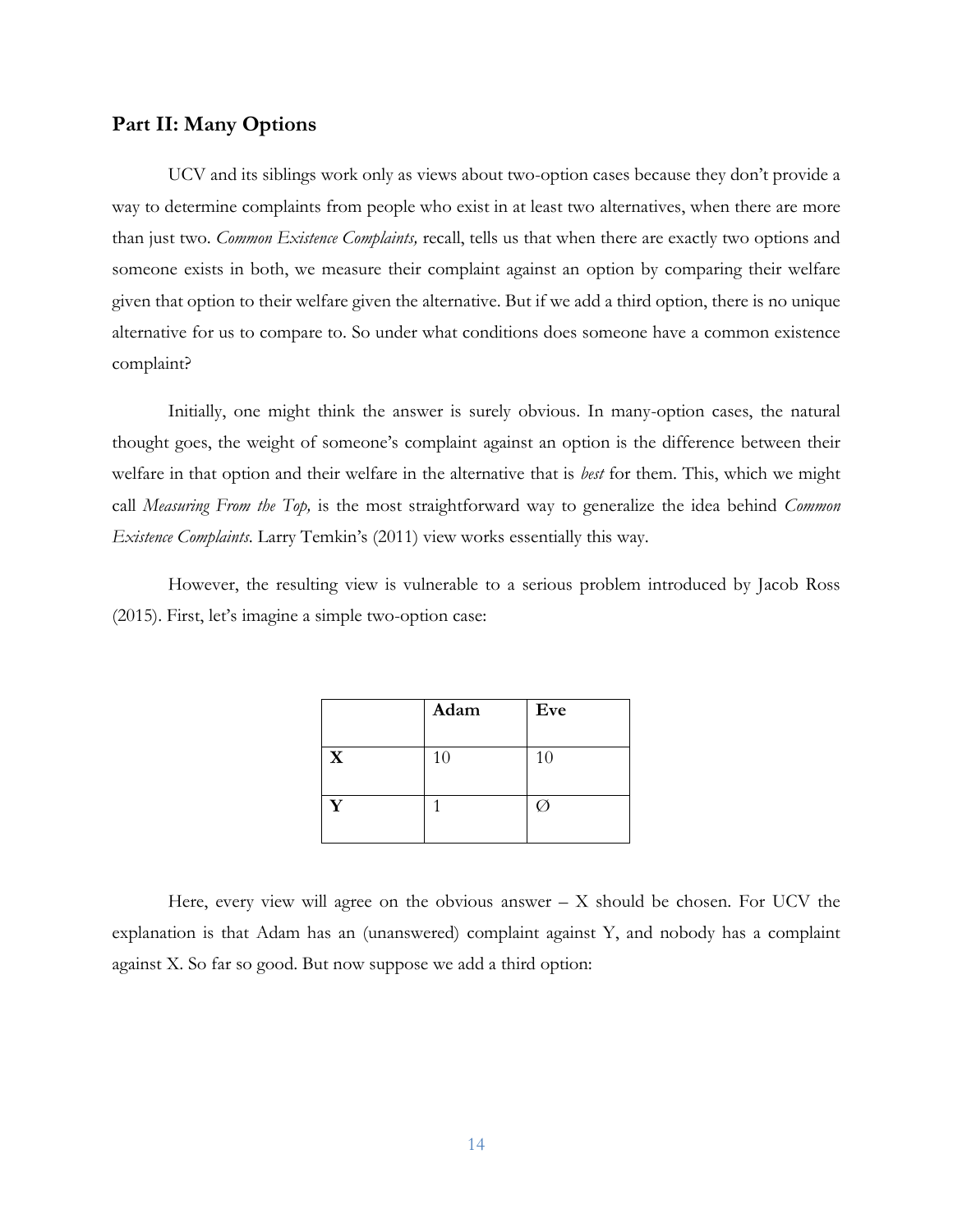|   | Adam    | Eve  |
|---|---------|------|
| X | 10      | 10   |
| V |         |      |
| Z | $-2000$ | 1000 |

#### **Improvable Lives and Backfiring Complaints**

In this case, which we can call *Improvable Life,* we've introduced an option in which Eve is better off and given her, on the proposed view, a complaint against X. Moreover, now the complaints against X vastly outweigh the complaints against Y (Eve has no complaints against Y since she does not exist there), even if we allow existential benefits to provide a partial answer. So if we generalize common existence complaints by measuring from the top, we would be obligated to choose Y. But this can't be right. After all, Eve would be glad if we choose X over Y, since this would give her a good life rather than nothing. Adam would be glad if we chose X over Y, since he's better off. And there is nobody else whose interest is at stake. How can X be wrong?

It seems ridiculous to impose costs on Adam to avoid creating someone with a perfectly good life merely because that person's life could have been better in an alternative which is unthinkably horrible in other respects. For this reason, Ross calls this the problem of "improvable life avoidance".

It likewise seems ridiculous that a new complaint from Eve should force the agent to switch from bringing about an outcome in which Eve has a good life to bringing about an outcome in which she doesn't exist at all. Eve's new complaint seems to *backfire* against her. For this reason, Horton calls this the problem of "backfiring complaints".

These are two faces of the same issue. It should not be possible to start with a set of choices which permit us to create someone with a happy life, add an option under which they are better off, and thereby generate a complaint *on their behalf* which makes it impermissible to create them at all.

But if someone's complaints against an option aren't determined by how far their welfare under that option falls short of what is best for them, how are they determined? There are very few attractive candidates, given that we are limiting ourselves to facts about the welfare of the agent. We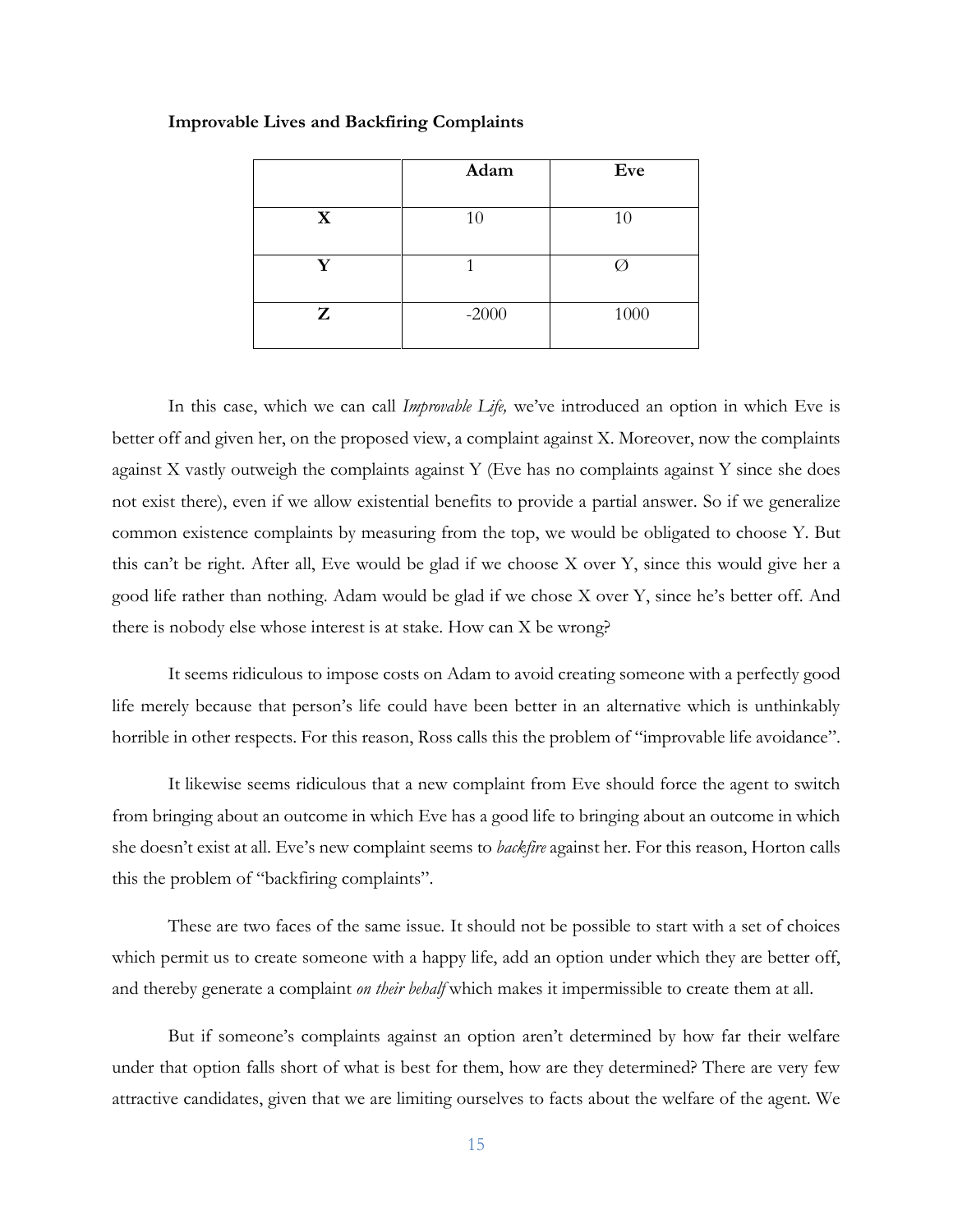could, for example, try measuring from a benchmark in the middle rather than the top – comparing against the agent's average welfare in the options in which they exist, rather than the option in which they do the best. But a little calculation makes it clear this won't help with our example. And there is a sort of arbitrariness about any particular choice of benchmark, even if it gets the right result in a given case. So, it looks like we've hit a dead end.

#### **A Diagnosis**

Here is what I think has gone wrong for our view. We have been assuming (implicitly, by appealing to principles like *Minimize Aggregate Complaints*) that there is such a thing as the complaint an agent has against an option, full stop. However, I want to claim, complaints are *essentially pairwise comparative.* That is, someone has a complaint against an option only *relative* to some other particular option. In two-option cases, there is only one other option to compare against. So we don't run into any problems. But in three-option cases, there is no such thing as *the* complaint you have against X, or Y, or Z. There is only the complaint you have against X relative to Y, the complaint you have against X relative to Z, the complaint you have against Y relative to Z, and so on.

The natural way we tried to generalize our view to three options, *Measuring From the Top*, effectively said that the only relevant complaint for each person is the one relative to the option in which they do best. But this obscures important facts about the structure of their relative complaints which matter to what we ought to do. It matters, in *Improvable Life*, that Eve has a complaint against X *only relative to* (the horrible option) Z. The fact that this is not also a complaint against X relative to Y should in some way help keep X in the running, once we see how unacceptable Z is for other reasons.

The suggestion that complaints are pairwise comparative does not come completely out of thin air. It is natural to think that complaints have a close connection to *harms* (indeed, one might think that welfarist complaints of the sort we have been discussing correspond one-to-one with harms). And Alastair Norcross (2005) has forcefully argued that we should understand harms as pairwise comparative in exactly the way I've suggested for complaints. When we say an action or an event harms someone, Norcross suggests, context supplies a salient alternative relative to which the action or event is harmful.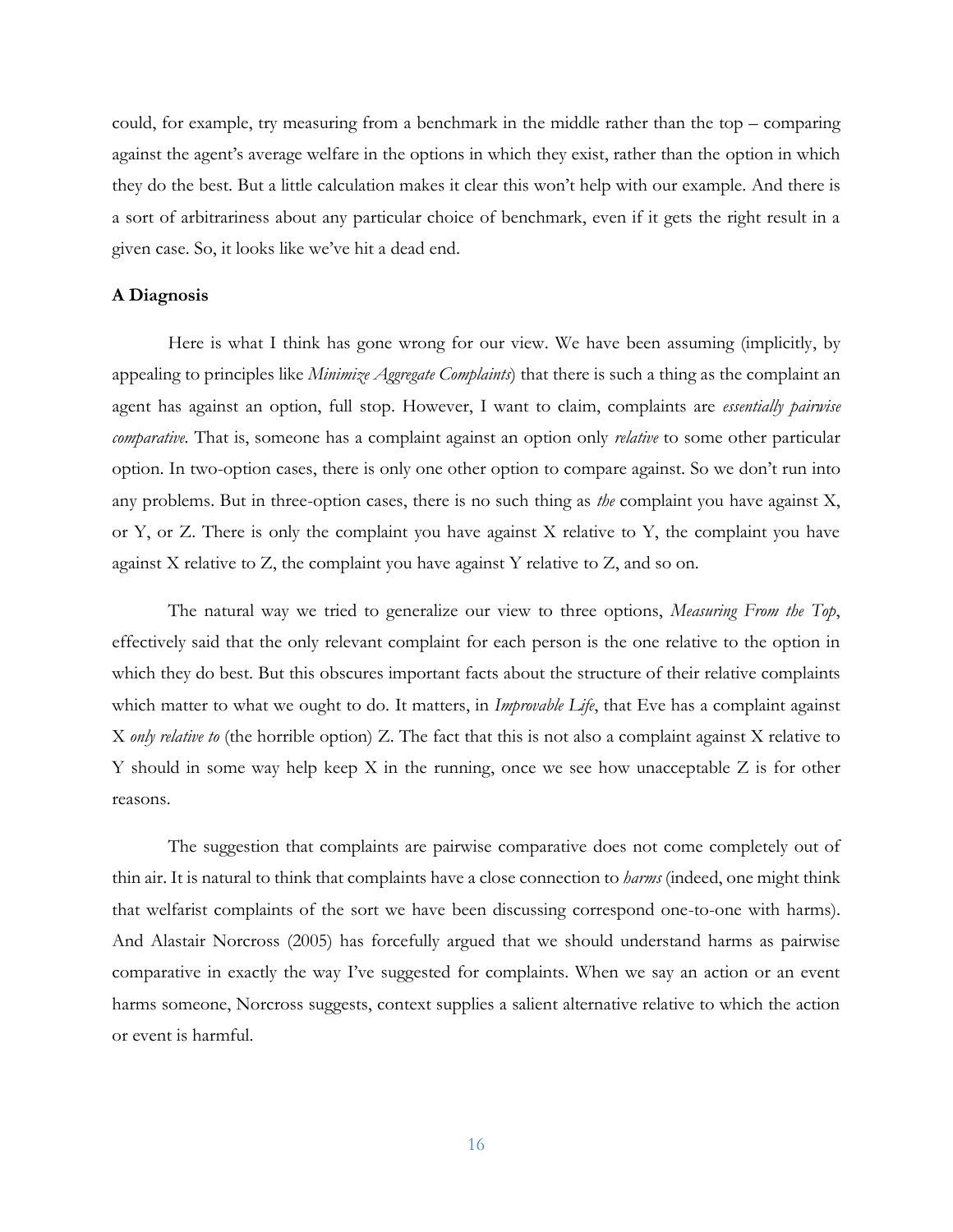A diagnosis is not a cure. So for the rest of the paper, I will explain how we can make good on the details of this idea. The strategy has three parts: First, we will reinterpret everything we said about complaints in two-option cases as claims about *relative complaints*. Second, we will reinterpret our deontic principle in two-option cases as a claim about *pairwise defeat.* Finally, we will come up with a new deontic principle which assigns permissibility as a function of the facts about pairwise defeat.

#### **Relative Complaints and Pairwise Defeat**

We are going to abandon all talk of unqualified complaints against an option in favor of talk about complaints against an option relative to another option. But the work that we did in the first part of the paper is not wasted. We thought at the time that we were building an incomplete account of complaints limited to two-option cases. But in fact, we were building a *complete* account of relative complaints.

All we have to do is take each of our complaint principles, remove any restrictions to twooption cases, and wherever "complaint against X" appears, replace it with "complaint against X relative to Y". For example:

*Common Existence Complaints\**: If X and Y are two options, and A exists in both  $W_X$  and  $W_Y$ , then A has a complaint against X relative to Y iff A is worse off in  $W_X$  than  $W_Y$ , and the strength of this complaint is the difference between their welfare in  $W_X$  and  $W_Y$ .

*No Ghostly Complaints\**: If A does not exist in  $W_x$ , then A has no complaint against X relative to Y.

*Existential Harm Complaints\**: If A exists in  $W_X$  but not  $W_Y$ , then A has a complaint against X relative to Y iff A's welfare in  $W_X$  is negative, and the strength of their complaint is the magnitude of their negative welfare.

If we prefer UCV to SCV, as I do, then we do the same with our principle about answers:

*Existential Benefit Answers\**: If A exists in W<sub>X</sub> but not W<sub>Y</sub>, then A generates an answer to complaints against X relative to Y iff their welfare in  $W_X$  is positive, and the strength of this answer is the magnitude of their welfare.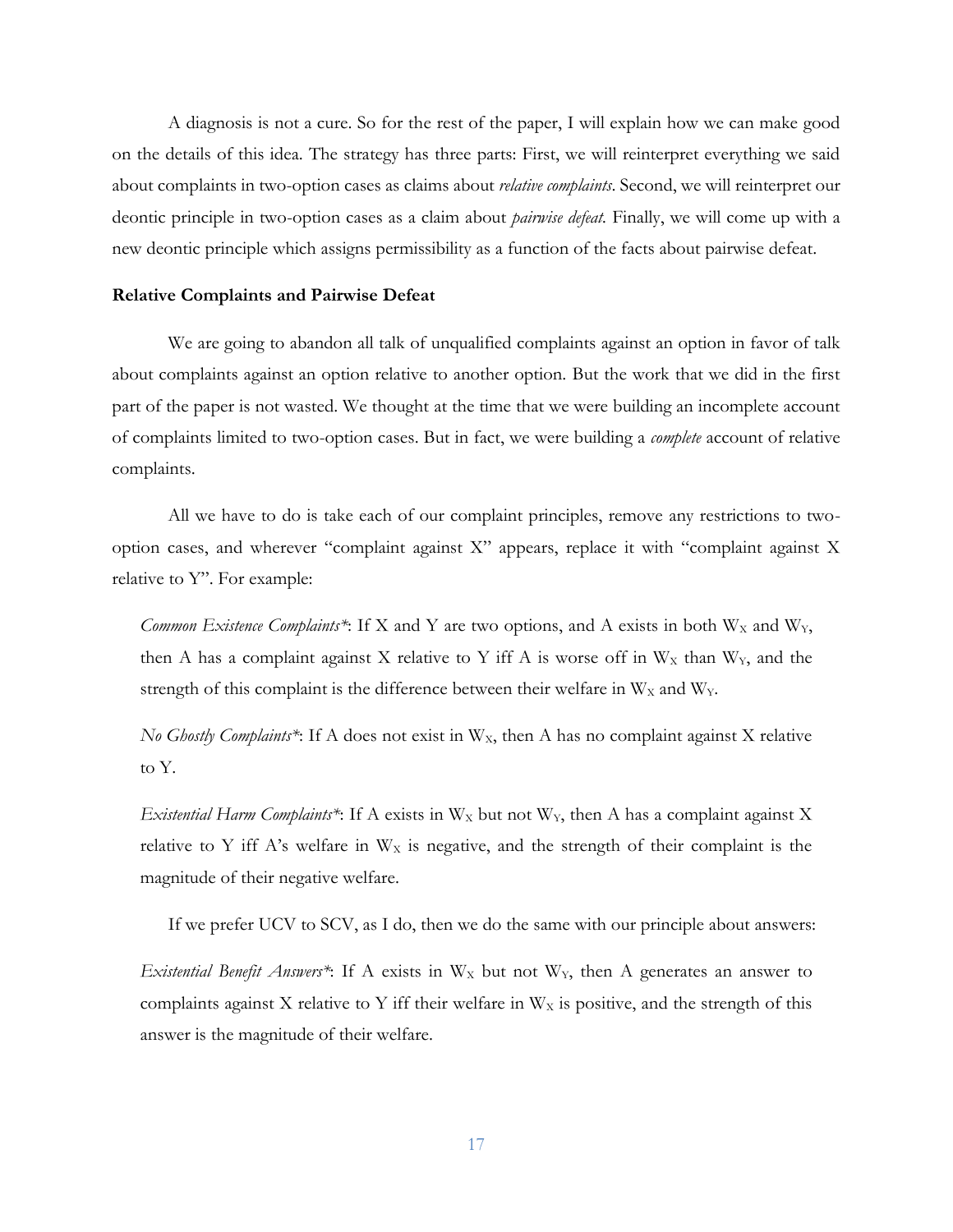Now we have a story about relative complaints and relative answers, and we need to connect it to a deontic principle. We're going to do this by first introducing an intermediate, essentially pairwise notion of moral *defeat*. Our principle of defeat is going to be read almost straight off our earlier deontic principle in two-option cases:

*Minimize Aggregate Unanswered Complaints*\*: An option X defeats option Y iff the strength of unanswered complaints against  $X$  relative to  $Y$  is less than the strength of unanswered complaints against Y relative to X.

Since we have a complete story about complaints, we can use this to determine the defeat relations between each pair of options in any decision. And our new view will say, effectively, that X defeats Y iff X would have been obligatory according to UCV supposing X and Y were the only options. We can call this complete account of defeat *UCV-Defeat*. With such a view in hand, we can represent any decision we might face using a *defeat graph*. For example, here is the defeat graph for *Improvable Life*, where defeat is indicated by an arrow from the winner to the loser:



#### **Tournaments**

The defeat graph corresponds to the results of a tournament in which each option plays a match against each other option. The only thing that is left is for us to provide a way of picking winners of such tournaments, where the winners correspond to permissible options. In the example above, X is what is called a *Condorcet winner* – it defeats every other option. So, any reasonable principle will tell us X wins the tournament – exactly what is intuitive in this case. And any two-option decision is also very easy – an option will be permissible iff it is not defeated by the other option. But we won't always have a Condorcet winner, and our decisions may have an arbitrary number of options. How do we, in general, determine the *tournament solution* – the set of winning options?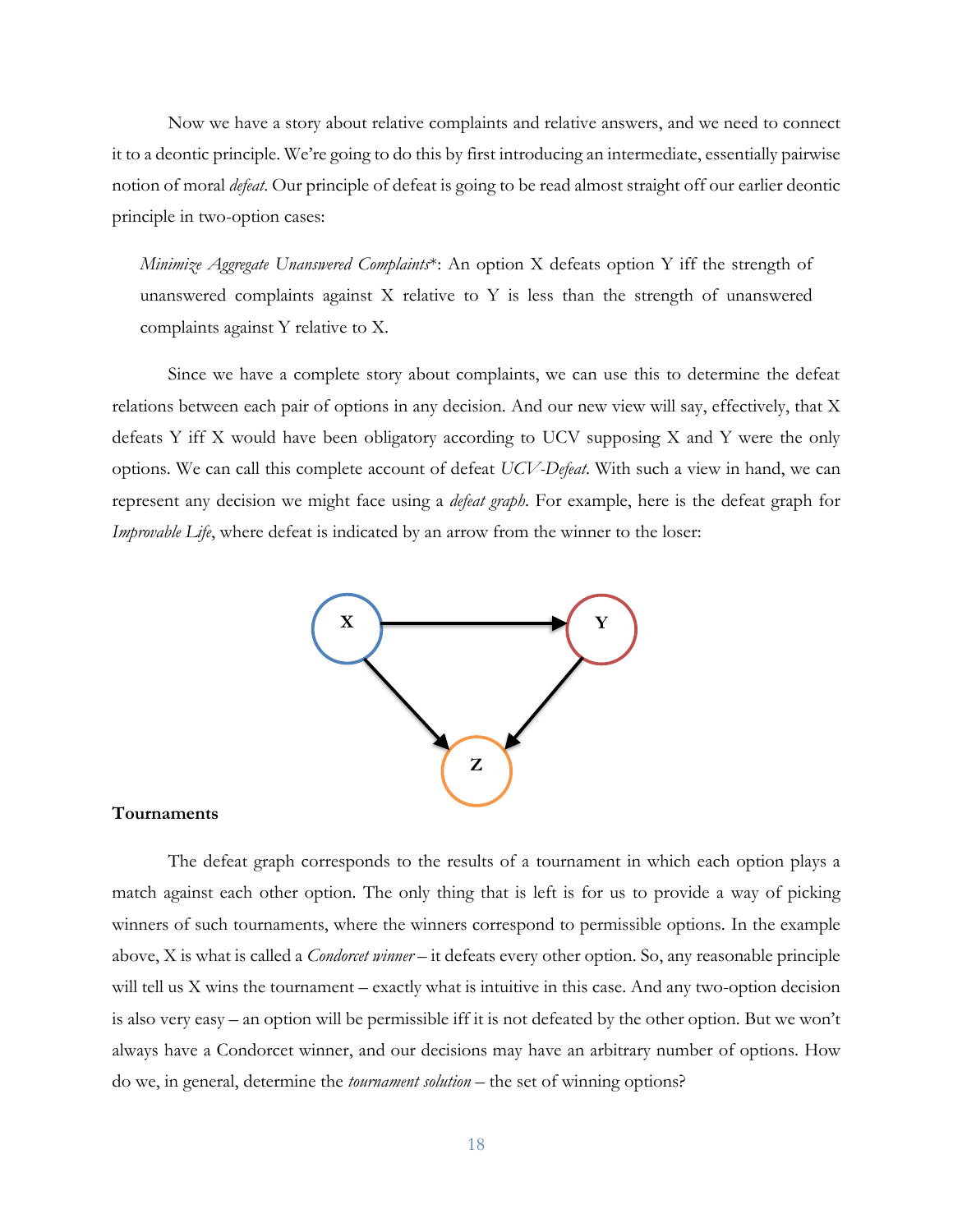There is an entire literature about various tournament solutions and their interesting properties, considered mostly in relation to problems of social choice (where a family of voting systems uses a similar tournament structure). <sup>12</sup> Going through all of the solutions discussed in that literature and assessing their consequences for our application is a large project beyond the scope of this paper.

Instead, I'm going to begin approaching this question in a very flatfooted way. There are a total of seven possible defeat graphs for decisions with three options. For some, what our tournament solution should say is obvious. For the others, we can look at a case with the relevant structure and see what seems correct in that case. Then we can pick a tournament solution which delivers the results we want.



Interestingly, we can set this one aside completely if we accept *UCV-Defeat*, since cycles of defeat are impossible on that view. This is because one option can defeat another, on that view, only if it generates more total welfare.<sup>13</sup> And there mathematically cannot be a cycle where each member generates more total welfare than the option before it. A principle of defeat based on SCV would allow such cycles. If we have a view which allows cycles, symmetry forces us to say either that every option is in the solution (i.e. is permissible) or that none of them are. If we are averse to moral dilemmas, the former is preferable, and I think this is what someone attracted to SCV should say. If we like *UCV-Defeat*, we can sidestep that choice.

<sup>12</sup> See Laslier (1997) for a discussion of tournament solutions and proofs of some of their properties.

<sup>&</sup>lt;sup>13</sup> If  $W_X$  has at least as much total welfare as  $W_Y$ , then every complaint against X relative to Y must be matched by complaints against Y relative to X, or answers in the form of happy people in  $W<sub>X</sub>$ , in order to make up for the welfare shortfall associated with the complaint.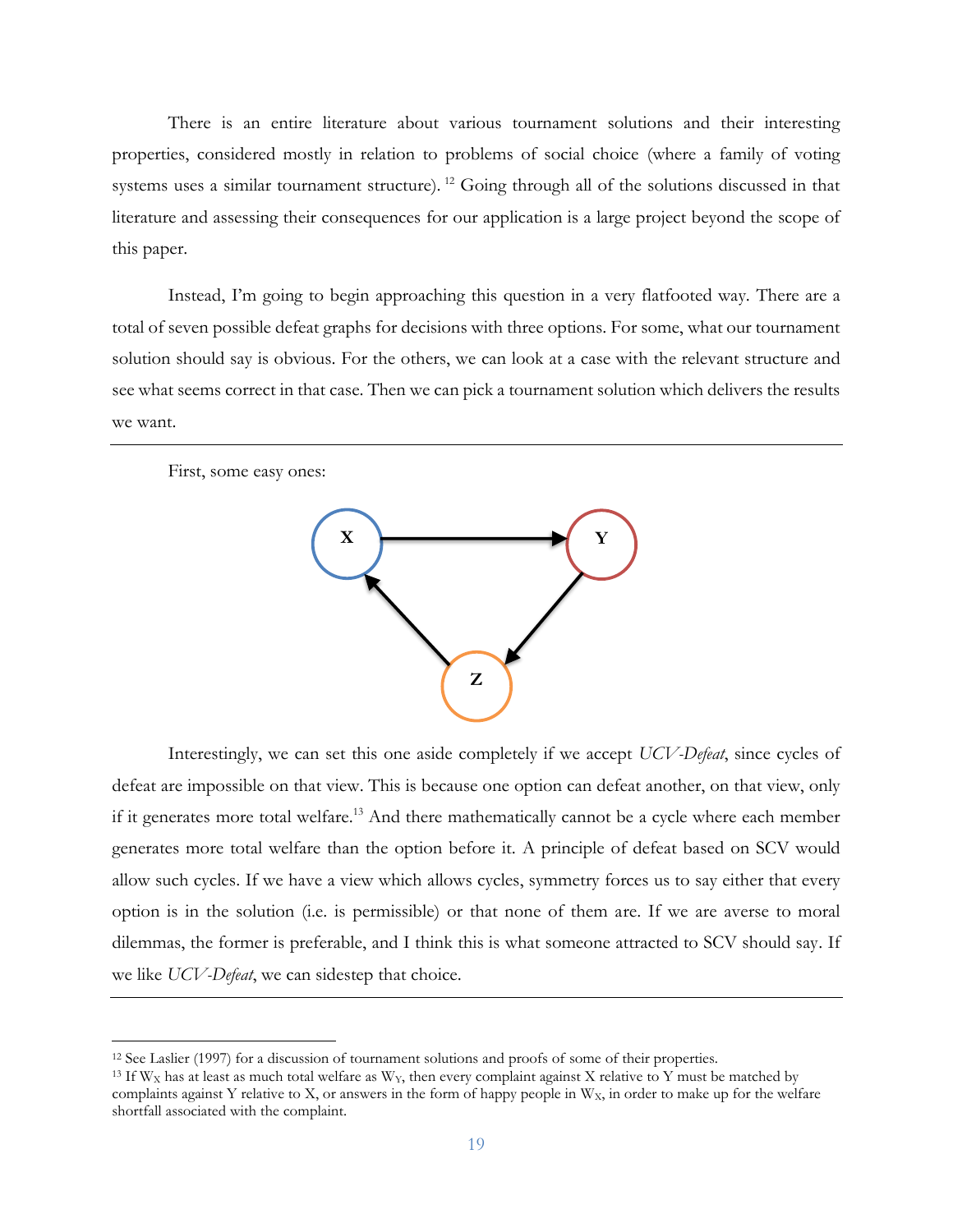

The second possibility is also easily dispensed with. Symmetry again demands that we say each option has the same status. But here there is no temptation whatsoever to think that no option is permissible – this is, after all, the defeat graph for a decision where no option has any effect on anyone's welfare. So, obviously, every option should be in the solution.

The next two we'll treat together:



In these,  $X$  is a Condorcet winner. We have already seen the second  $-$  it is the graph for *Improvable Life,* where intuitively X should be chosen. A case where X is strictly better than any other option for every possible person will also take one of these forms. Clearly, then, X should be alone in our solution here.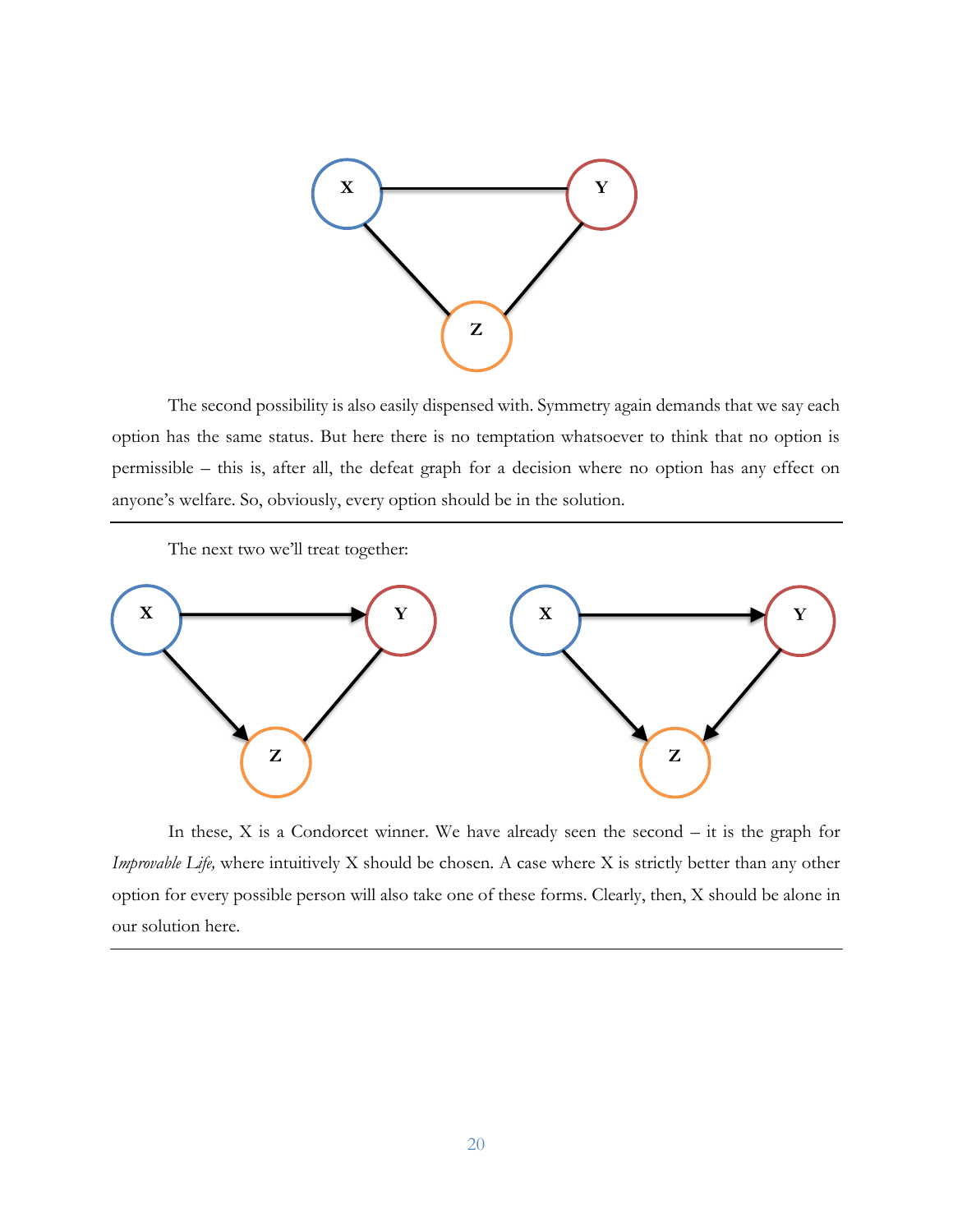

In this case, X and Y are symmetrical, and Z is defeated by everything. So, the only reasonable thing to say is that X and Y should be in our solution.



This is the only graph with exactly one defeat arrow. It is less immediately obvious what to say. But here is a case with the relevant structure:

|             |    | B  |
|-------------|----|----|
| $\mathbf X$ | 10 | Ø  |
| Y           | ц  | Ø  |
| Z           |    | 10 |

I think it is clear that X and Z should be permissible, and Y, being strictly worse than X, should not. So this is what we'll want from our eventual solution.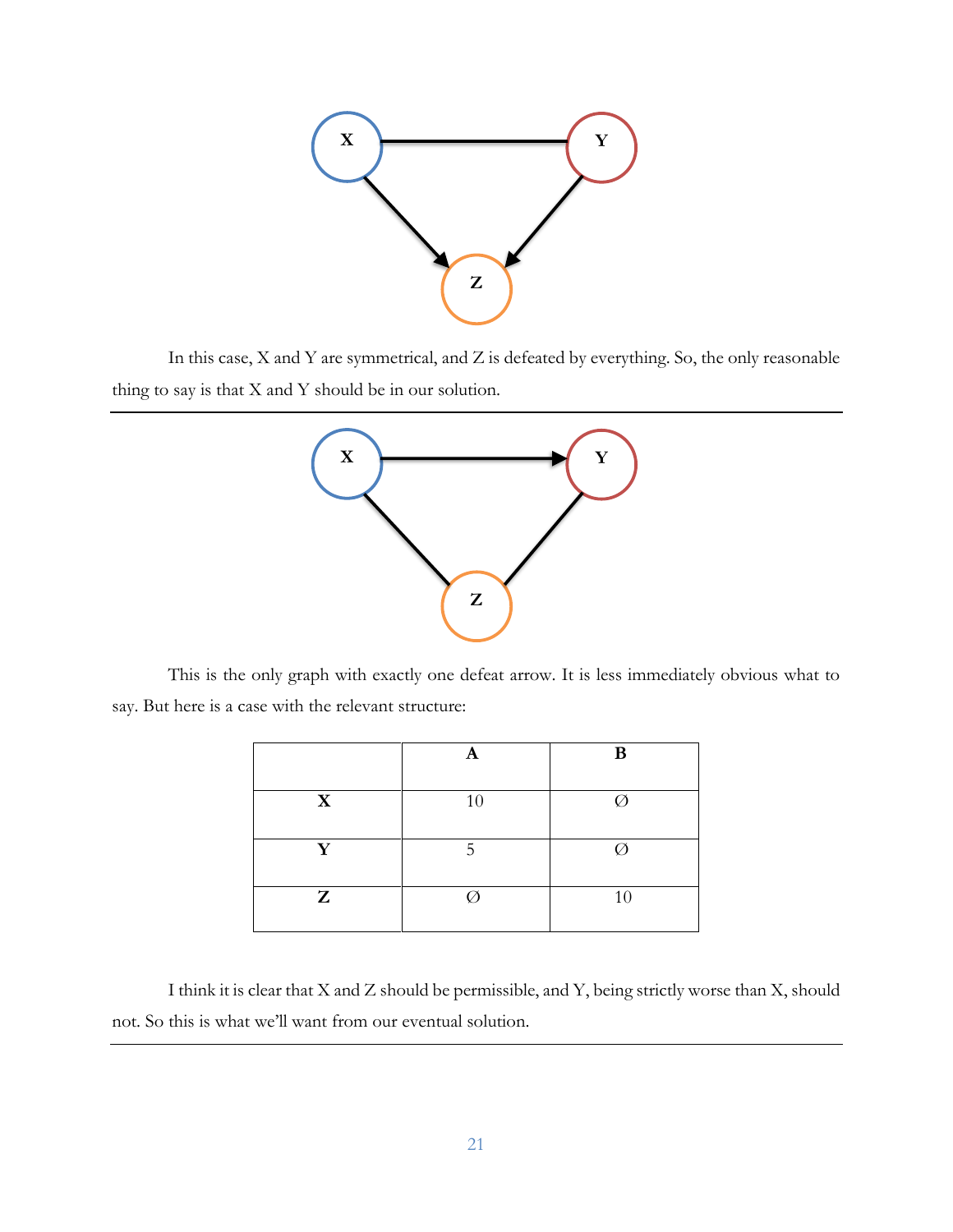Finally:



This one is the trickiest. Just visually, one might be tempted to say that X should be the unique winner. But consider the following case, which has the above structure:

|             | A  | B  |
|-------------|----|----|
| $\mathbf X$ | 20 |    |
| Y           | Д  | 10 |
| Z           |    | 5  |

X and Z would both be permissible if they were the only two options (we chose to bite the bullet, recall, on the non-identity problem). If we say, then, that X is the only permissible option once we add Y, then the permissibility of creating B has been undermined by B having an improvable life, and the backfiring complaint this generates. This is exactly the sort of thing we wanted to avoid. So if we really want to stick to our motivations, we should not let X be the only permissible option.

Letting all three options be permissible, or just X and Z, runs into a different problem. That solution would violate the following plausible principle:

*No Inferior Options:* If  $W_Y$  is better than  $W_X$  for everyone who exists in  $W_X$ , and includes no new unhappy people, then X is impermissible.<sup>14</sup>

<sup>14</sup> *No Inferior Options* also poses problems for a defeat principle based on SCV, because given such a principle it is possible for an inferior option to be in a defeat cycle, and it is natural to treat all options in a defeat cycle as permissible.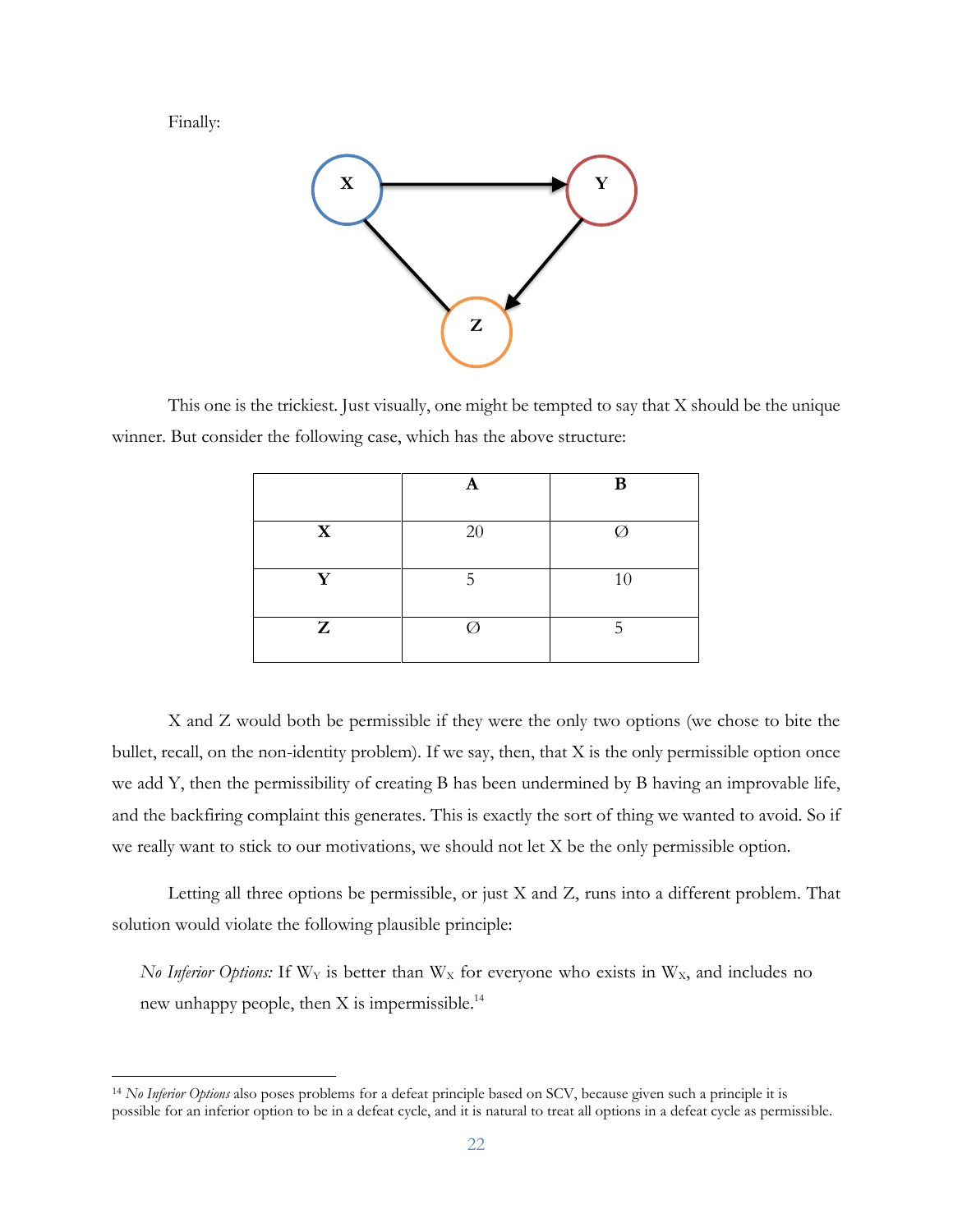$W_Y$  is better for B, and better for A, who exists and is happy there. If  $W_Y$  is preferred to  $W_Z$ by everyone who exists under either choice, then Z is in an important sense strictly *inferior* and should not be permissible. In light of all this, I think the best thing to say about this case is that X and Y, but not Z, are permissible.

To summarize, here are the three-option defeat graphs again, with the options I've argued should be in the solution filled in:



Now, what we want is a general tournament solution which will have these results in the threeoption special case. There are countless possibilities with different implications for cases with four or more options, but here is what seems to me the simplest. Let us say that X *covers* Y when X defeats Y and anything that Y defeats. Then we say:

*Uncovered*: An option is permissible iff there is no option that covers it.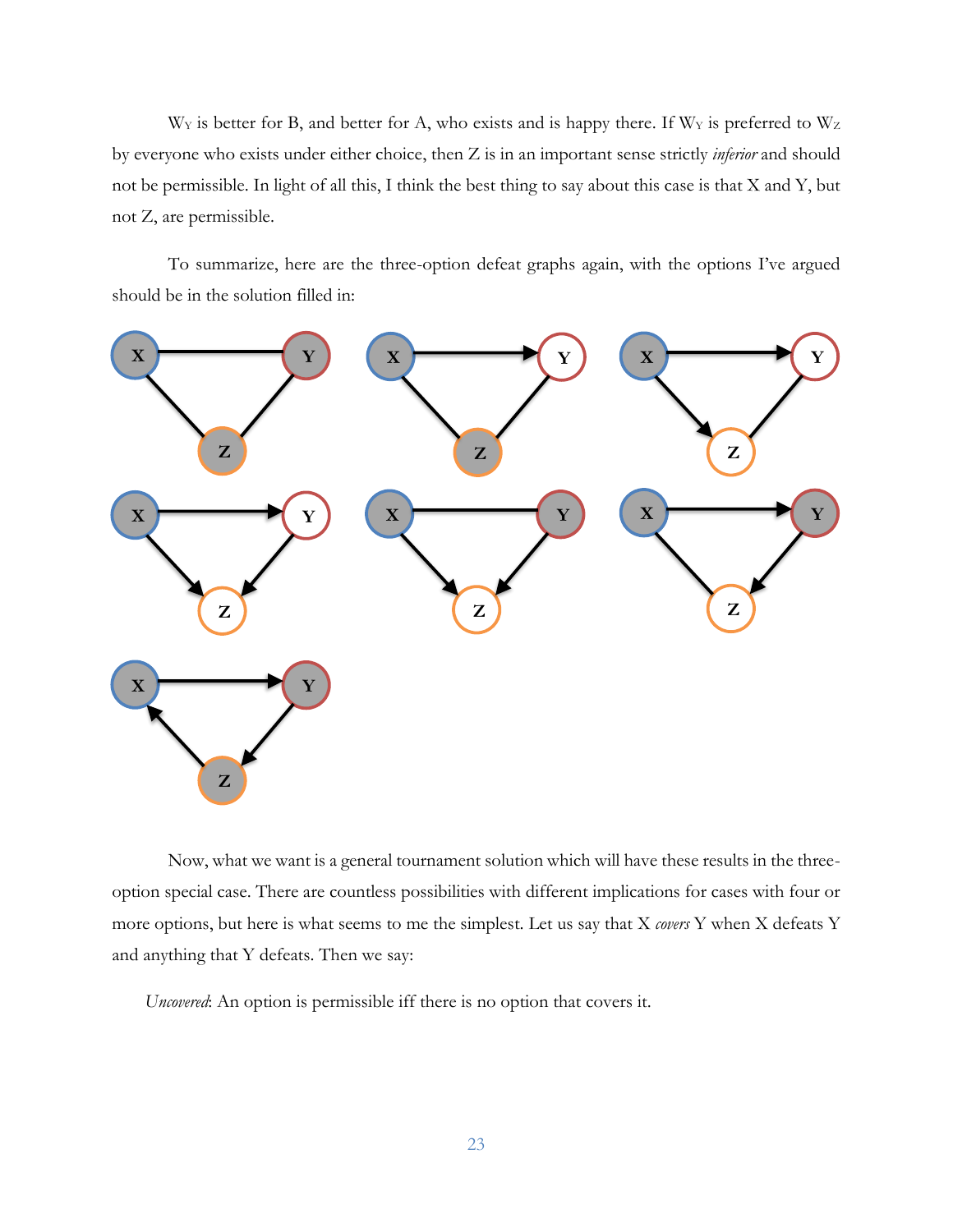One can easily verify that *Uncovered*, which is one version of a commonly discussed tournament solution in the social choice literature,<sup>15</sup> gets the results above for three-option cases.<sup>16</sup> But better than that, with a little work we can prove that, paired with *UCV-Defeat*, it entails *No Inferior Options*, and even more interestingly, that it is guaranteed to avoid the problem of improvable life avoidance and backfiring complaints no matter how many options we add.

#### **No Inferior Options**

Let's begin with *No Inferior Options*. Suppose X is inferior to Y – that is,  $W_Y$  is better than  $W_X$ for everyone who exists in  $W_x$ , and has no new unhappy people. So, the people in  $W_x$  have unanswered complaints against X relative to Y and there are no unanswered complaints against Y relative to X. So, Y defeats X.

Suppose further that X defeats some other option Z. This means that the balance of unanswered complaints favors X over Z. We can now show that the balance of unanswered complaints favors Y over Z by at least as much. Consider any possible individual A. There are three ways the facts about A could favor X over Z. Taking each in turn, it follows straightforwardly from X's strict inferiority to Y that:

- 1) If A provides a common existence complaint against Z relative to X, then A provides a common existence complaint of greater strength against Z relative to Y.
- 2) If A provides an existential harm complaint against Z relative to X, then either A provides an existential harm complaint of equal strength against Z relative to Y (if A doesn't exist in  $W_Y$ ) or A provides an existential harm complaint of greater strength against  $Z$  relative to Y (if A does exist in  $W_Y$ , where by supposition they are happy)
- 3) If A provides an answer to complaints against X relative to Z, then A provides an answer of greater strength to complaints against Y relative to Z.

<sup>15</sup> I say one version, because the tournament solution social choice theorists call the *uncovered set* is typically defined only for what are called "strong" tournaments – tournaments where there are no ties – and there are several alternative definitions which are equivalent under that constraint. What we have here corresponds to one of those definitions applied to tournaments allowing ties. For discussion of various definitions of the uncovered set, see Penn (2006) and Duggan (2013).

<sup>16</sup> One other tournament solution which is often discussed in the social choice literature and which gets the results we desire for three-option cases is the *Banks Set* – the set of all winners of maximal transitive sub-tournaments. The Banks Set is a subset of the Uncovered Set, but they come apart in tournaments with more than three players. Because I find it difficult to have a clear intuition about the complicated cases in which they differ, I have nothing special to say in favor of one rather than the other. I go with the Uncovered solution here because it is simpler to understand.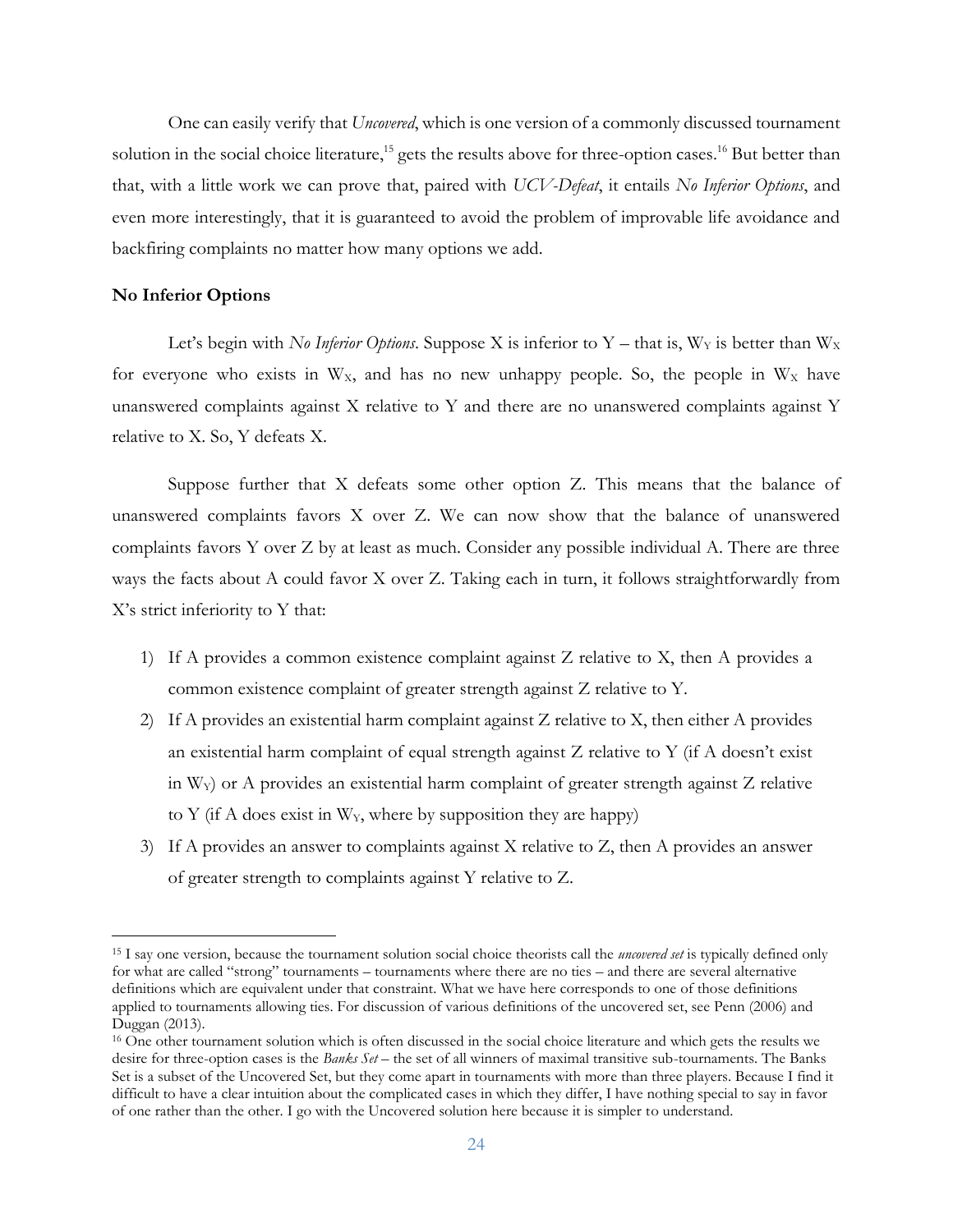There are also three corresponding ways facts about A could favor Z over Y:

- 4) If A provides a common existence complaint against Y relative to Z, then either A provides a common existence complaint of greater strength against X relative to Z (If A exists in  $W_x$ ), or A provides an answer to complaints against  $Z$  relative to  $X$  of greater strength (if A doesn't exist in  $W_X$ ).
- 5) If A provides an existential harm complaint against Y relative to Z, then A provides an existential harm complaint of greater strength against X relative to Z.
- 6) If A provides an answer to complaints against Z relative to Y, then A provides an answer of equal strength to complaints against Z relative to X.

So any possible person who weighs in X's favor against Z on the scale of complaints and answers weighs at least as much in Y's favor against Z, and any possible person who weighs in Z's favor against Y weighs at least as much in Z's favor against X. Since, by supposition, the balance favored X over Z, it must also favor Y over Z, and so Y defeats Z as well.

Since, Y defeats X and defeats anything that X defeats, Y covers X. By our tournament solution, X is impermissible, and *No Inferior Options* is validated.<sup>17</sup>

#### **Backfiring Complaints and Improvable Lives Revisited**

The problem with backfiring complaints and improvable life avoidance, recall, was this: we could start with a case where it was permissible to create someone with a happy life, add an option under which they would be better off, and in virtue of their new complaint make it impermissible to create them at all. We can show that *Uncovered* rules this out.

Suppose  $X$  is permissible. By our view, there are no options that cover  $X$ . Now suppose we add a new option Y. There are two possibilities. If Y does *not* cover X, then X is still not covered – the addition of any new option cannot make existing options which did not cover X cover it. So X remains permissible.

<sup>17</sup> This result depends both on our choice of tournament solution and on our view about defeat. Notably, if one is moved by the worries in Part I to accept a revision of *UCV-Defeat* which looks only at net answers, that will work as well, since the resulting view is strictly less permissive than ours. However, pairing *Uncovered* with *SCV-Defeat* will not (See footnote 14).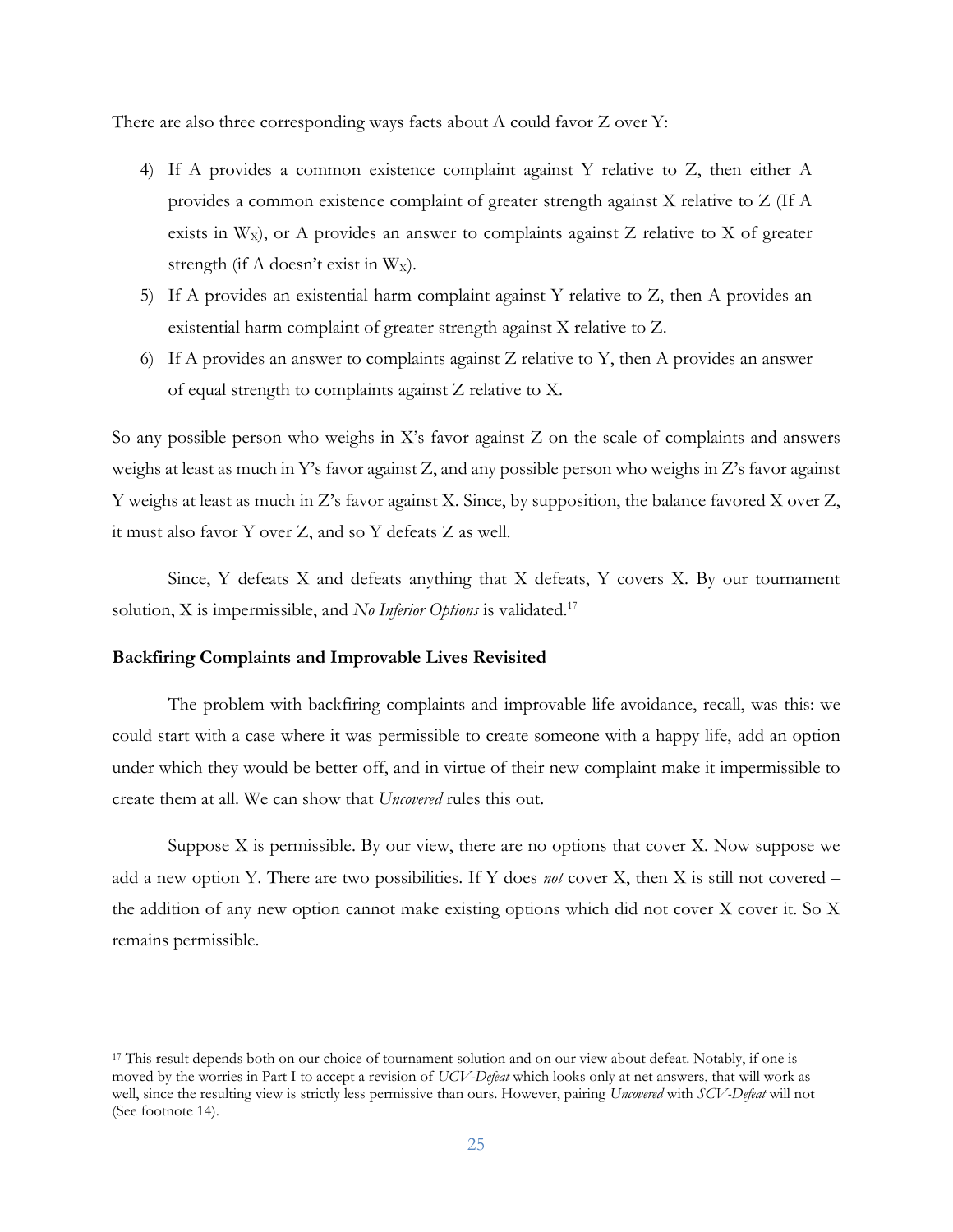If Y *does* cover X, then Y must be permissible. This is because otherwise Y itself would have to be covered. But anything that covers Y *also* covers X, since the covering relation is transitive. And this third option would already have covered X before the introduction of Y, and X could not have been permissible. This proves an important property of *Uncovered*:

*Losers Can't Dislodge Winners:* If X is permissible, then the addition of Y can make X impermissible only if Y is itself permissible.

This means, as a special case, that if creating A is permissible, then there is no way to add options in which A exists such that creating A is impermissible. At most, A's complaint relative to the option in which they are better off will make *that* option permissible instead. So given our story about defeat and our tournament solution, there *cannot* be cases of backfiring complaints, with any number of options, and as a corollary, the fact that a life is improvable never obliges us not to bring it about.

#### **Ross's View and the Hybrid Strategy**

It will be useful here to contrast our view with one proposed by Jacob Ross (2015). Ross endorses a hybrid view – he thinks morality ought to acknowledge a dimension corresponding to impersonal value (for instance, total utility) as well as one corresponding to person-affecting value (or complaints in our terminology). And although he does not put it in these terms, the person-affecting dimension has precisely a defeat/tournament structure.

Ultimately, I think Ross's view is less attractive than the one we develop here. I want to begin by looking at the person-affecting component of his view alone, which we can see as a competitor to our account of complaints and their resolution. Then we will consider the virtues and vices of going hybrid with an impersonal view. Ross proposes the following principle of defeat:<sup>18</sup>

*Differential Utility Principle of Defeat* (*DUP-Defeat*): There is one important evaluative dimension such that, on this dimension, a first outcome defeats a second if and only if, among those who exist in both outcomes, the total utility is greater in the first outcome than in the second.

<sup>18</sup> Strictly speaking, Ross describes but does not go so far as to commit himself to this principle. Rather, it is the most natural generalization of a more narrow principle that he does endorse.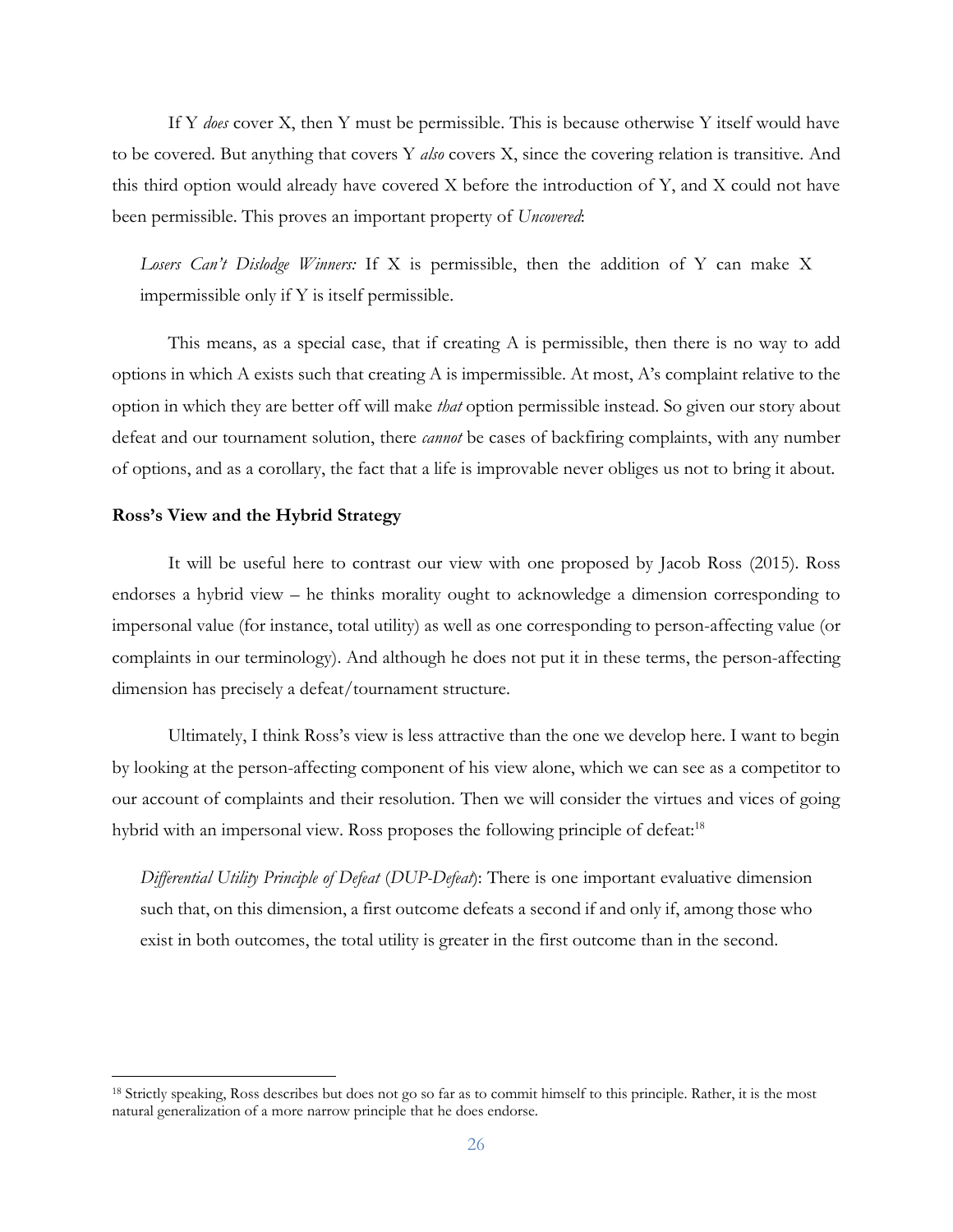Although it is not framed in terms of complaints, *DUP-Defeat* essentially amounts to the claim that an outcome defeats another if it minimizes *common existence* complaints as we have characterized them. He pairs this view of defeat with the following tournament solution:

*Insubordinate:* Avoid options that are *subordinate* to other options, where X is subordinate to Y iff Y defeats X directly or indirectly (by a chain of successive defeat), but not vice versa.

Ross shows that the resulting view gets the desirable result in *Improvable Life*. But although I think the structure of the view reflects an important and correct insight about the strategy theorists in the person-affecting tradition should take, there are a number of important things it does not explain which our view does.

First, common-existence complaints are not sufficient to explain the procreation asymmetry. Indeed, they are not even sufficient to explain the most uncontroversial part of the asymmetry – that it impermissible, ceteris paribus, to create lives that are worse than nonexistence. In this way Ross's person-affecting component explains less even than *SCV*. Because it doesn't include anything like answers, moreover, it does not avoid the problem of tyrannical complaints.

A second issue is that while it gets the right result in some specific cases like *Improvable Life*, it does not solve the underlying problem, and there are related cases we have already seen where it has implications that are objectionable for similar reasons. Recall the following case:

|             | A  | B  |
|-------------|----|----|
| $\mathbf X$ | 20 |    |
| Y           | ц  | 10 |
| Z           |    |    |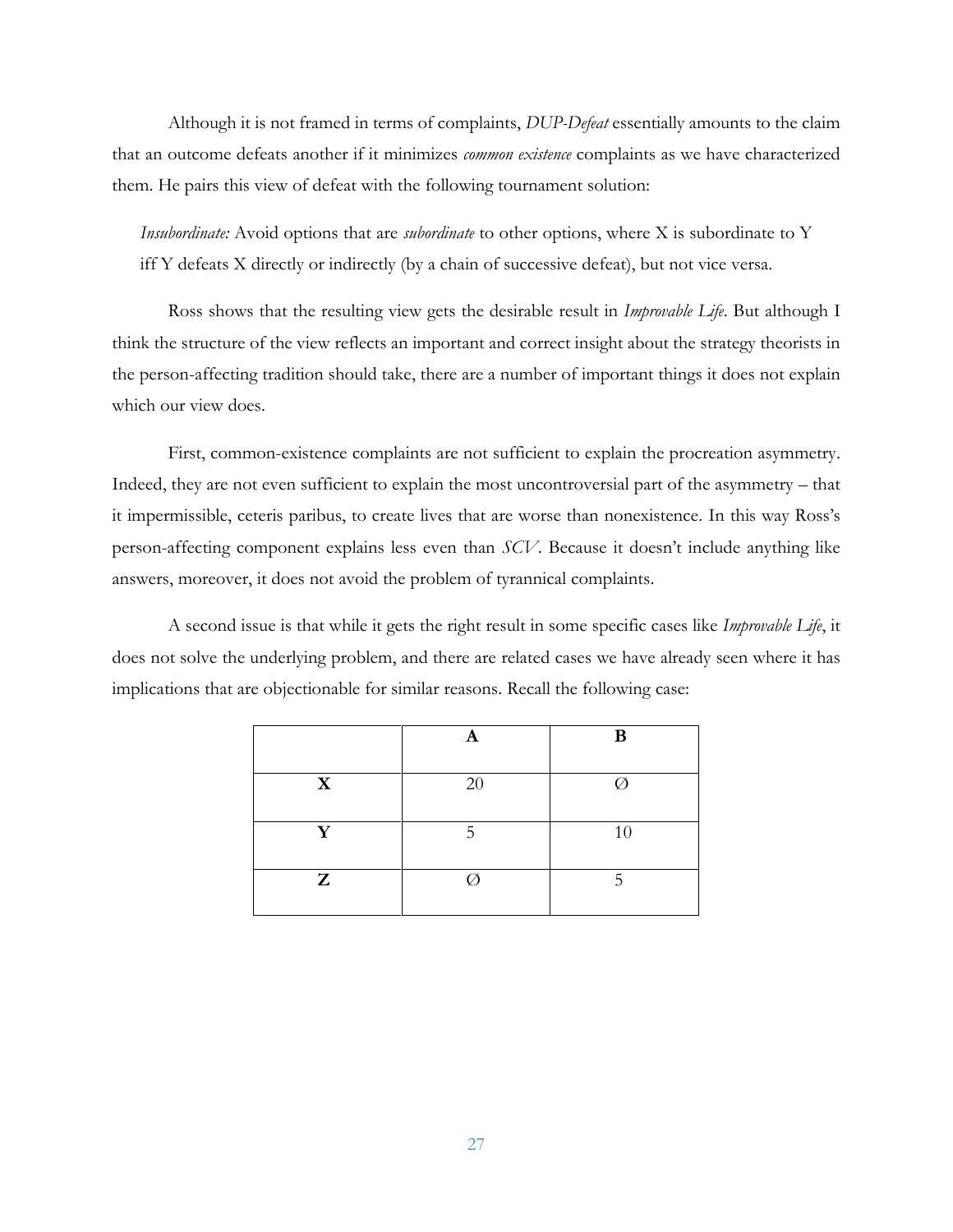Ross's view would give this case the same defeat graph as *SCV-Defeat* and *UCV-Defeat*:



But while *Uncovered* tells us X and Y are both permissible, *Insubordinate* tells us that picking X is obligatory. As we argued earlier, this result would make the case another instance of a backfiring complaint, where the fact that B's life is improvable forces us not to create them. On *Insubordinate*, losers *can* dislodge winners. Avoiding the counterintuitive implication in *Improvable Life* is one of Ross's explicit motivations in choosing his defeat principle and tournament solution, so it is particularly worrying that a version of the problem still remains.

If the person-affecting component exhausted the view, these would all be very serious disadvantages. But Ross does not intend the view to exhaust morality - he holds that there are also reasons given by impersonal value, and these reasons might help plug the explanatory holes. But I think this strategy is not very appealing for several reasons.

First, it can at best fill only *some* of the gaps left by the person-affecting component of the view. It can, for example, explain why creating miserable lives is wrong – doing so lowers the value of the world by lowering total utility. Even here, though, it is not obvious that it gives the *right*  explanation. It seems plausible that when something is wrong because of impersonal reasons alone, it is wrong without *wronging* anyone – the idea of a *victim* is connected to whatever sphere of morality is concerned with obligations to individuals, where person-affecting reasons reside. But when we create someone with a life that is worse than nonexistence, not only have we done something wrong, but we have *wronged that person* – we have done something against which they have a legitimate grievance on their own behalf. In other words, it is precisely the sort of thing that should be on the complaints side of a hybrid view.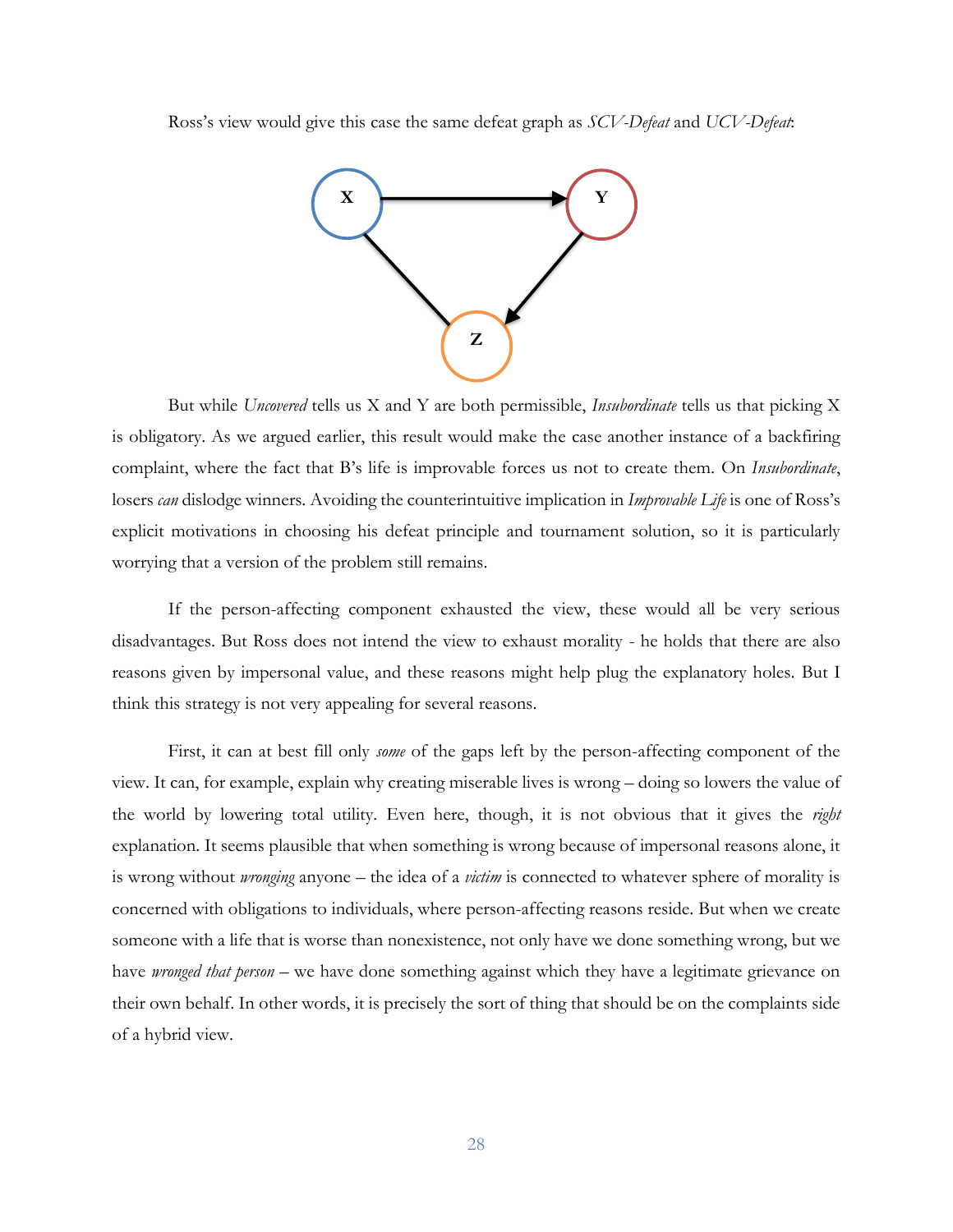It might look like the hybrid view helps with the problem of tyrannical complaints as well. Total utility will be higher if we create happy people, and this might outweigh complaints that would otherwise be tyrannical, robbing them of their veto power. But even then it is not clear that the appeal to impersonal value gets the intuitive result, which is that creating happy people over someone's small complaint is *permissible but not obligatory*. That will depend on how the person-affecting and impersonal dimensions interact, and it is difficult to see what plausible view of this will generate this result.

This is connected to what seems to me the biggest lacuna left by the hybrid strategy, which is that it cannot explain the thing that most motivated us – the procreation asymmetry. We already saw that impersonal views are in a poor position with respect to the asymmetry, and attaching an impersonal view to a view which only acknowledges common existence complaints does not help at all.

So adding an impersonal component is at best a mixed bag when it comes to closing the explanatory gap between Ross's account of a person-affecting dimension of evaluation and ours. On top of this, I think there are additional grounds not to like a hybrid view of welfarist reasons. One drawback comes from very general considerations of theoretical unity. It is not just that the hybrid view is pluralist. It is that impersonal reasons and person-affecting reasons seem to represent quite different overarching views of what morality is all about – whether it is about our relation to value in the world, or a system of interpersonal obligations. In this way it is less unified than, for instance, a wholly impersonal view which recognizes more than one way a world might be better than another, or a wholly interpersonal view which recognizes more than one irreducible kind of obligation.

There are also concerns about how the different moral dimensions interact to determine what we ought to do, all-things-considered. If the person-affecting welfarist reasons favor one option and the impersonal welfarist reasons favor another, what determines their relative weight (if indeed, weighing is even the way to understand their interaction)? Again, in part this is a general problem for pluralist views, but I think it is especially pressing here because all of the relevant reasons are welfarist. It is a special disappointment to find that even once we've assigned numbers to every individual's welfare in every option, and we fully understand how welfare matters to the impersonal and personaffecting components of the view individually, it remains a mystery what we ought to do.

Moreover, it is not at all straightforward to fill in a story about how to weigh these dimensions of value. Even a simple and natural claim like "the weight of welfarist reasons favoring an option are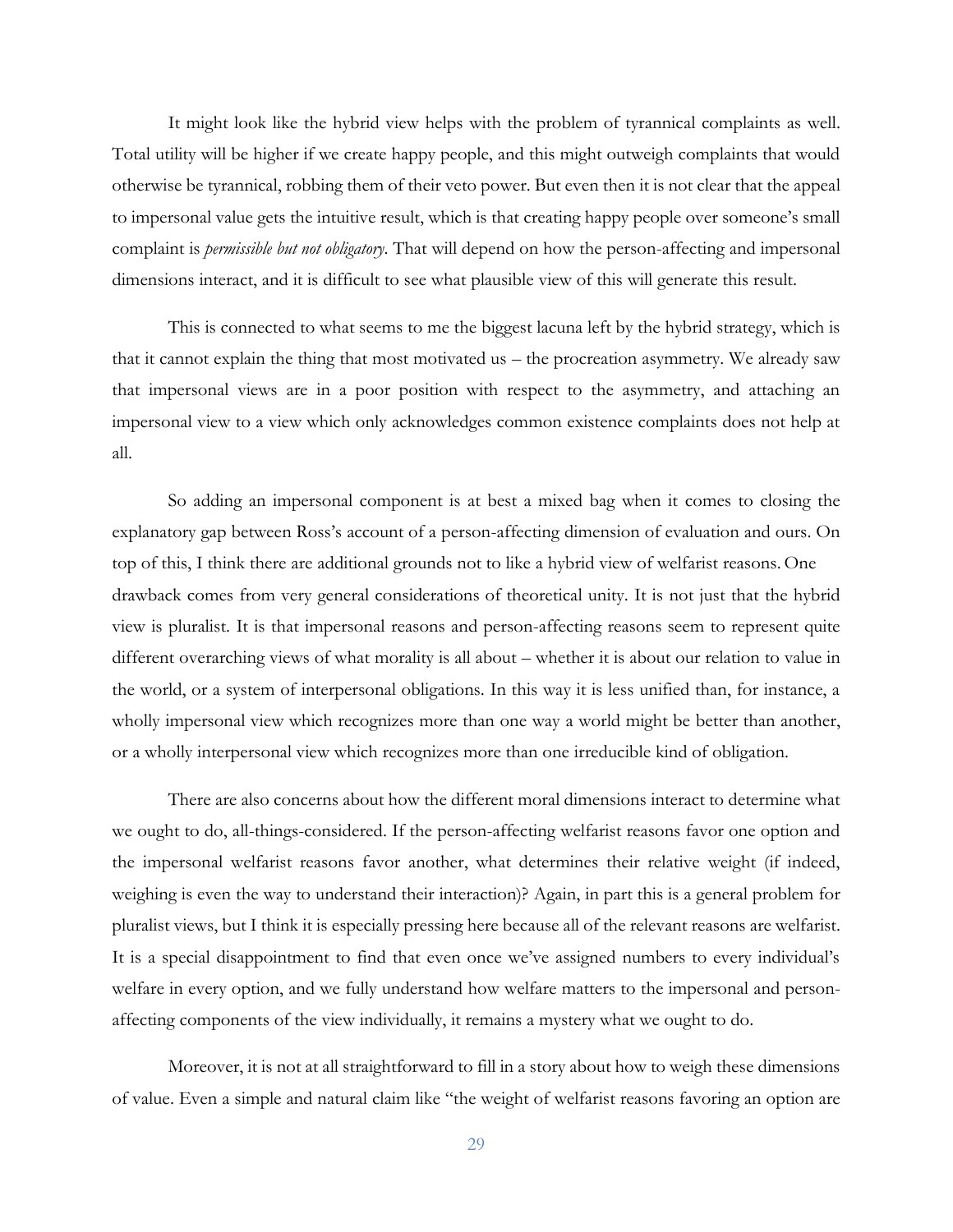the sum of the weight of impersonal reasons and the weight of person-affecting reasons" looks like it won't be right. Suppose I face a choice between inflicting a horrible life on an existing person, or creating a new person and inflicting that life upon them, such that the welfare table is as follows:

|                         | Aldo   | Nova   |
|-------------------------|--------|--------|
| <b>Torture Existing</b> | $-100$ |        |
| <b>Torture New</b>      |        | $-100$ |

On a plausible impersonal view like classical utilitarianism, the impersonal reasons against each option are tied. But on Ross's view, the first option, and only that option, has strong person-affecting reasons against it as well. So, if the simple and natural claim were true, the first option would be significantly more objectionable than the second. But intuitively it is not. It is easy to vindicate this intuition on a pure complaints view like ours, or on a purely impersonal view, but it is not easy on the hybrid view.

It would not be fair to claim that there are no advantages of the hybrid approach over our pure complaints picture. Notably, a hybrid view can generate the intuitive judgments about the nonidentity problem, which we have not even tried to do. In part, whether one likes a hybrid view will depend on how much one values theoretical virtues like simplicity. But we've seen that a pure complaints model can do much of the work Ross requires of the impersonal component of his view, and even if we ultimately accept a hybrid view, there are reasons to prefer our account of the personaffecting side of the picture.

#### **Conclusion**

I've argued that *UCV-Defeat*, together with *Uncovered*, captures the procreation asymmetry, avoids the problem of tyrannical complaints, and escapes the worries introduced by additional options in a way that we can prove will not recur. I think the result, perhaps with some further tinkering, is not only the most plausible version of the complaints model, but the most plausible view in the tradition of person-affecting approaches to population ethics. Even if one doesn't like various aspects of the view, however, I think the *strategy* that we used to get ourselves there is a very promising tool to keep in our pockets.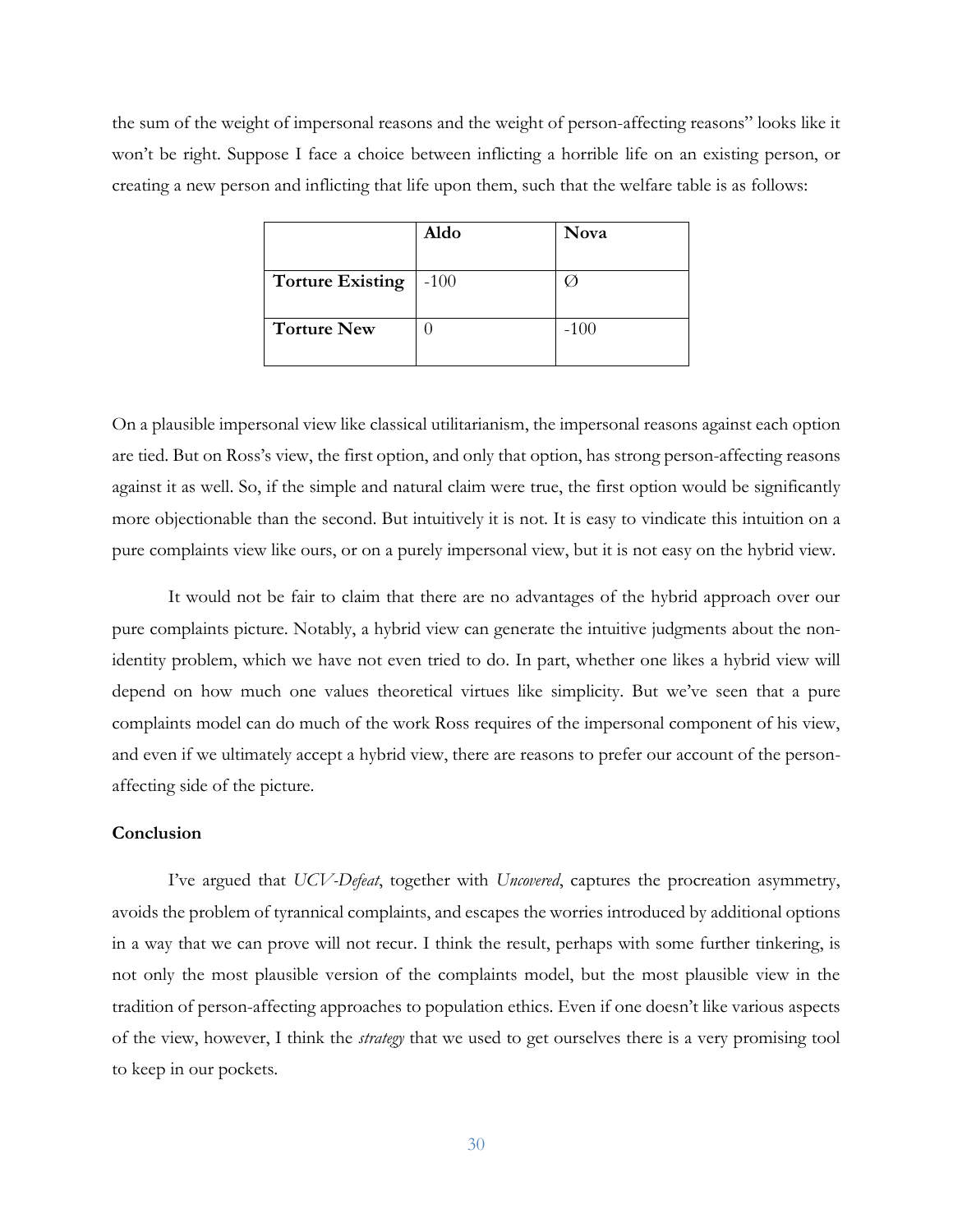The tournament approach is very flexible – if you don't like my theory of complaints, you can plug in any view about complaints you want, and keep the rest of the structure and much of its attractiveness. Or, if you don't like complaints at all, you can come up with a principle of defeat between options which doesn't appeal to complaints, and then attach whichever tournament solution has the properties that are most convenient. I've tried to show how some of the properties of tournament solutions can place significant constraints on the kinds of counterexamples that can be developed against a view, and we did not even scratch the surface of the work that has been done by mathematicians and social choice theorists studying tournaments.

It is particularly useful when we find ourselves in a position where we are confident in how we want to treat two-option cases, but find it difficult, for whatever reason, to generalize. In our case, I suggested a particular principled explanation for why two-option cases were so much more tractable – namely, that complaints themselves were essentially pairwise comparative. But the trick of taking a view about two-option cases, translating it into a view about pairwise defeat, and then combining it with a tournament solution, is one you could pull off in any normative domain, and in response to any roadblock making generalization troublesome.<sup>19</sup>

So there are two things I hope to have commended to the reader: a plausible substantive view about population ethics, and a philosophical maneuver with potential for application across normative philosophy.

<sup>&</sup>lt;sup>19</sup> I've argued elsewhere that a similar strategy can make good on an attractive idea about decision theory which otherwise resists generalization to many-option cases (Podgorski 2020). And Tarsney (2019) uses the tournament idea as a decision rule under conditions of normative uncertainty.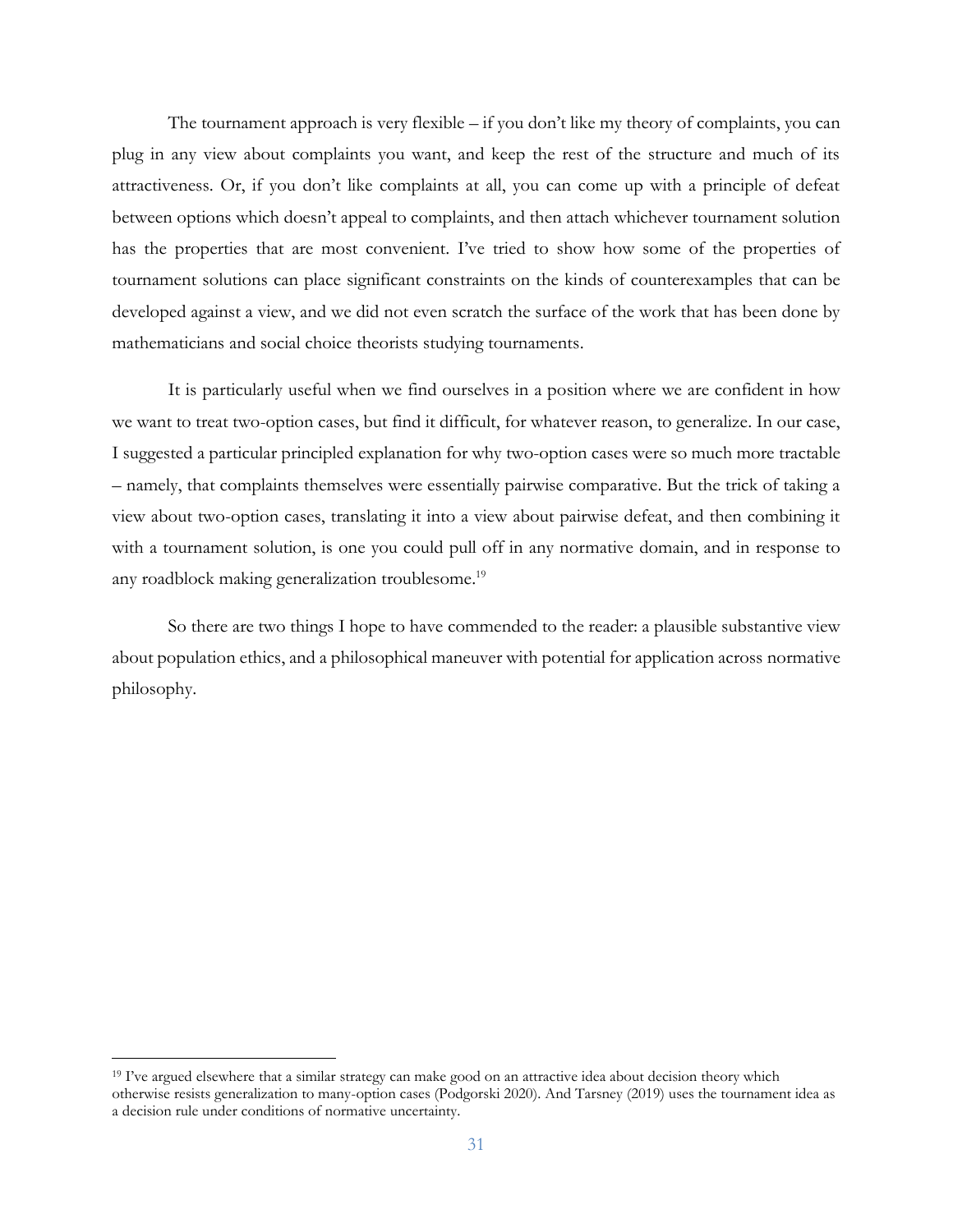## **References**

Arrhenius, G. (2000). An Impossibility Theorem for Welfarist Axiologies. *Economics and Philosophy 16*, 247-266. doi: doi.org/10.1017/S0266267100000249

Boonin, D. (2014). *The Non-Identity Problem and the Ethics of Future People*. Oxford: Oxford University Press.

Broome, J. (2004). *Weighing Lives*. Oxford: Oxford University Press.

Duggan, J. (2013). Uncovered Sets. *Social Choice and Welfare 41*, 489-535. doi: doi.org/10.1007/s00355-012-0696-9

Greaves, H. (2017). Population Axiology. *Philosophy Compass 12*. doi: doi.org/10.1111/phc3.12442

Harman, E. (2004). Can We Harm and Benefit in Creating? *Philosophical Perspectives 18*, 89-113. doi: 10.1111/j.1520-8583.2004.00022.x

Heyd, D. (2009). The Intractability of the Non-Identity Problem. In Roberts, M. and Wasserman D. (Eds) *Harming Future Persons*, pp. 3-25. Dordrecht: Springer.

Horton, J. (2017). Aggregation, Complaints, and Risk. *Philosophy and Public Affairs 45*, 54-81. doi: doi.org/10.1111/papa.12084

Horton, J. (2018). Always Aggregate. *Philosophy and Public Affairs 46*, 160-164. doi: doi.org/10.1111/papa.12116

Horton, J. (2021). New and Improvable Lives. *Journal of Philosophy 118*, 486-503. doi: doi.org/10.5840/jphil2021118934

Laslier, J. (1997). *Tournament Solutions and Majority Voting*. Berlin: Springer-Verlag Berlin Heidelberg.

McMahan, J. (2013). Causing People to Exist and Saving People's Lives. *The Journal of Ethics 17*, 5– 35. doi: 10.1007/s10892-012-9139-1

Narveson, J. (1978). Moral Problems of Population. *The Monist 57*, 62-86. doi: 10.5840/monist197357134